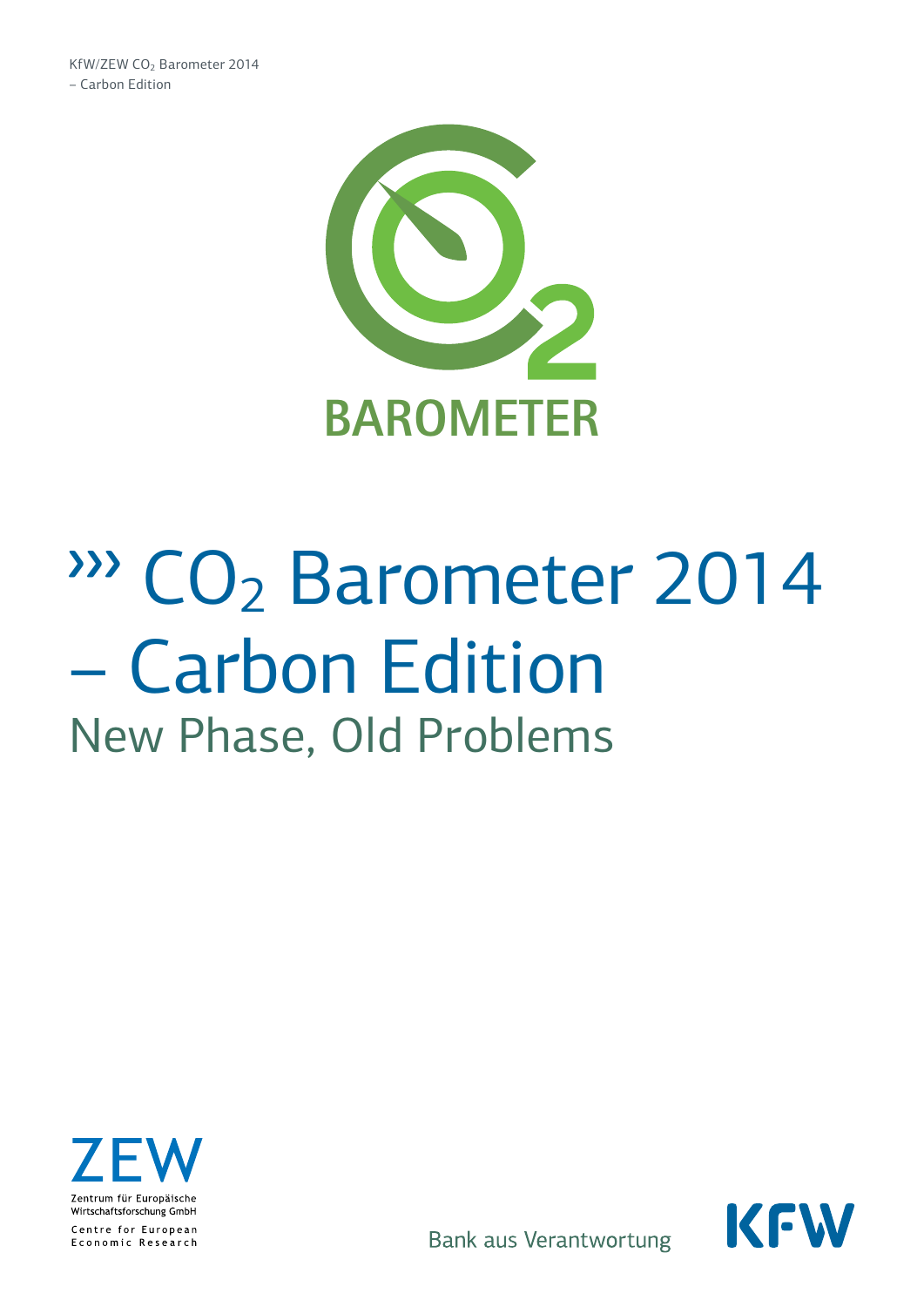Published by KfW Bankengruppe Palmengartenstraße 5–9 60325 Frankfurt am Main, Germany www.kfw.de

Centre for European Economic Research (ZEW) L 7, 1 68161 Mannheim, Germany www.zew.de

Editorial Team KfW Bankengruppe Economic Research Department caroline.dieckhoener@kfw.de Phone +049 69 7431-3854

Centre for European Economic Research (ZEW) Environmental and Resource Economics, Environmental Management Lutz@zew.de Phone +049 621 1235-204

Carlo Gallier Benjamin Lutz Dr Karl Ludwig Brockmann Dr Caroline Dieckhöner

ISSN 2197-893X

Frankfurt am Main, September 2014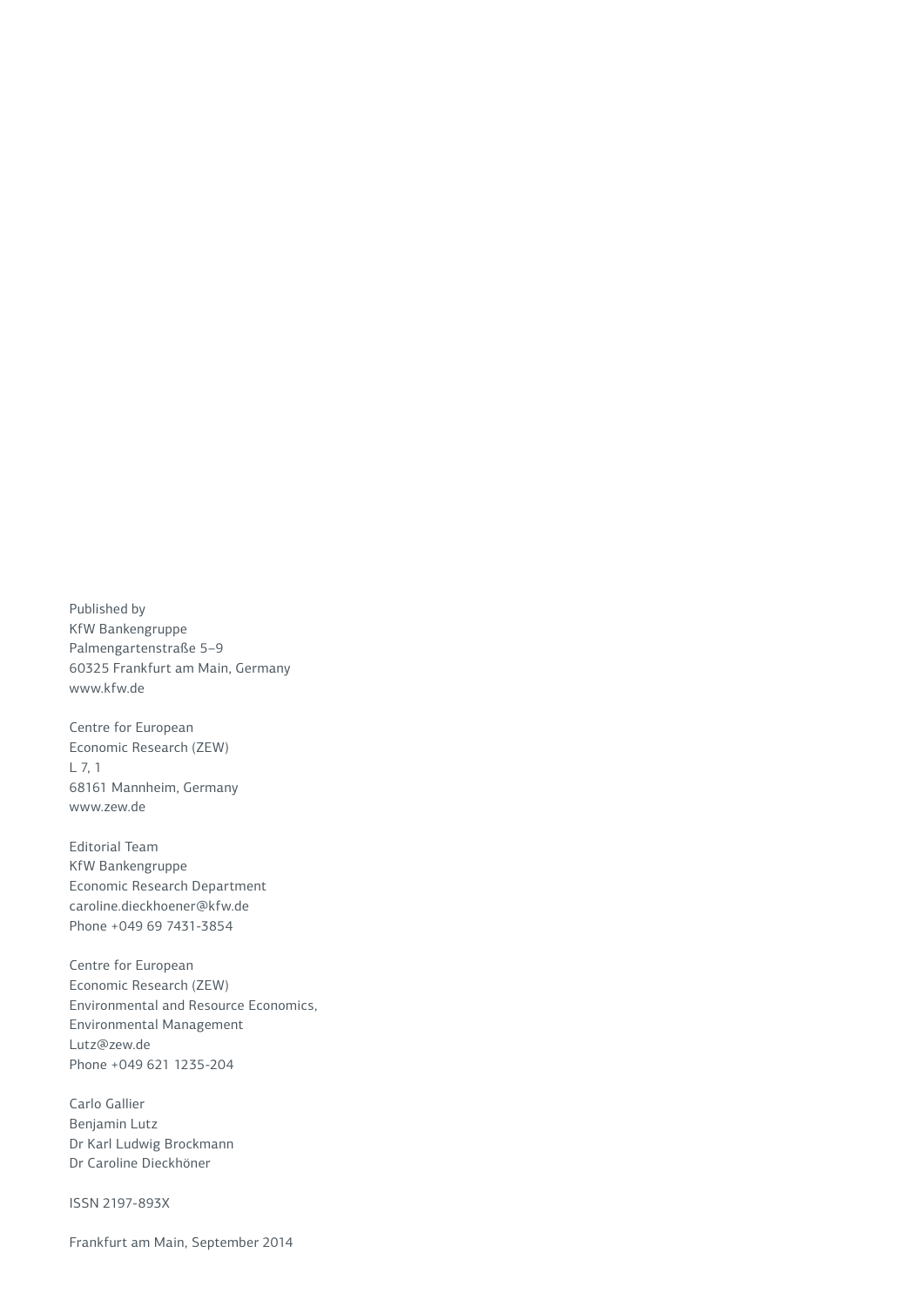## **KfW/ZEW CO2 Barometer 2014 – Carbon Edition**

## New Phase, Old Problems

## **1. Executive Summary**

Since 2009, the KfW/ZEW  $CO<sub>2</sub>$  Barometer has been monitoring and analysing the situation of German companies regulated under the European Union Emissions Trading System (EU ETS) on an annual basis. Developed as a cooperative project of KfW Group and the Centre for European Economic Research (ZEW), the study's objective is to closely monitor firm behaviour in carbon markets in order to regularly provide detailed information to policymakers, businesses and the research community. The most recent survey conducted in 2014 addresses a broad spectrum of topics related to company behaviour in carbon markets such as expectations regarding carbon and commodity prices, carbon trading strategies, abatement activities and the regulatory framework. This year's survey covers an eventful and important period. 2013 marked the start of the third phase of the EU ETS that brought significant changes. In addition, the European Commission introduced backloading as an instrument to cope with the oversupply of allowances. The main findings of the KfW/ZEW CO<sub>2</sub> Barometer 2014 – Carbon Edition are:

- Despite the ongoing difficulties in international climate negotiations, national and regional initiatives to price carbon dioxide emissions are planned or have already come into existence. In 2013, the EU ETS was still by far the largest carbon market. However, the market for European Union Emission Allowances (EUAs) was characterised by persistently low prices due to the substantial oversupply of emission allowances.
- With the start of the third trading period of the EU ETS in 2013, several novelties were introduced. Driven by the scope extension, the number of regulated installations and verified emissions increased substantially. Due to the decrease in freely allocated emission allowances, the verified emissions exceeded the freely allocated allowances in most of the activities.
- As in the previous years, the surveyed companies revised their expectations for future EUA prices further downwards. The average price expectations adjusted for inflation for December 2015 and December 2020 are approximately EUR 8 and EUR 13 per  $tCO<sub>2</sub>$ , respectively. Surveyed firms see the regulatory framework and energy prices as the most important factors that determine EUA price development.
- The number of companies actively participating in the carbon market has increased continuously since 2009. In 2013, more than two thirds of all surveyed companies were trading emission allowances or credits. We identified two essential reasons that prevent firms from actively participating in the carbon market: possession of a sufficiently large amount of freely allocated emission allowances and regulatory constraints on speculations.
- Most of the surveyed companies have already intervened in the production process or invested in order to reduce their  $CO<sub>2</sub>$  emissions. Nevertheless, we find that the reduction of carbon emissions remains a side effect in most cases. Asked about how high the carbon price has to be in order to create incentives for abatement measures, respondents reported on average a threshold price of around EUR 32 per tCO<sub>2</sub>. This is in the range of the European Union's (EU) estimation of an ef-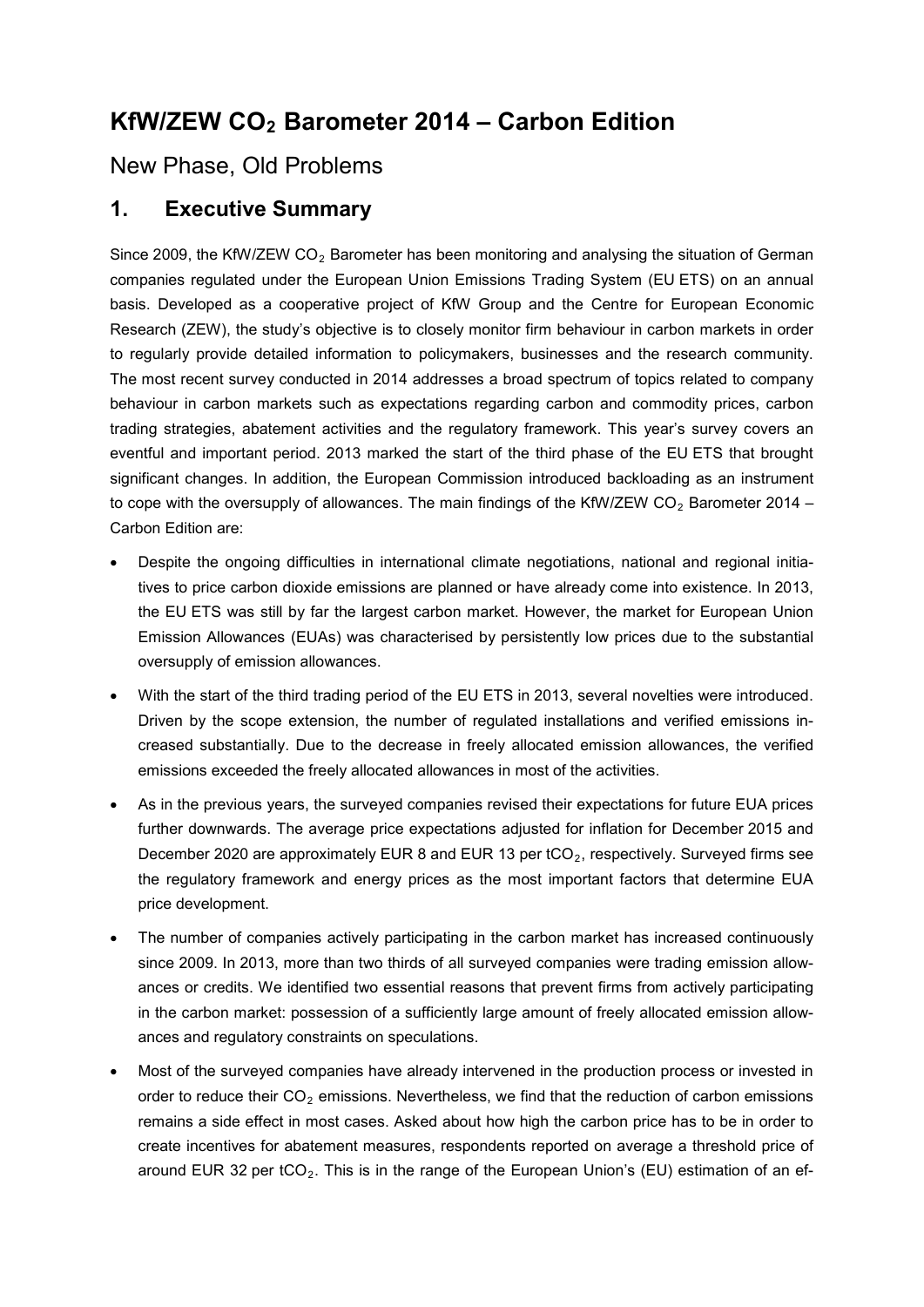fective carbon price prior to the implementation of the EU ETS in 2005, but still above the carbon prices expected by companies – even in the long run.

- The EU ETS plays only a subordinate role in the companies' further strategic considerations such as production process and the location decision. Instead, most of the surveyed companies reported that energy costs are a determining factor for the economic efficiency of their production process and their strategic location decision.
- Most of the surveyed companies expect a binding greenhouse gas (GHG) emissions target for 2030. However, companies that expect a binding target believe that this will be rather moderate and unambitious. No substantial reinforcements of existing policy frameworks are expected, and the expected targets may not force companies to give additional impetus to dedicated carbon abatement investments.

Within the framework of the KfW/ZEW  $CO<sub>2</sub>$  Barometer, all German firms regulated under the EU ETS – about 800 – have been invited to participate in the survey every year since 2009. Approximately 30% of the firms operate more than one regulated installation. In order to avoid contacting a firm multiple times, only one responsible manager per firm is surveyed. On average, approximately 20% of the companies have responded to the questionnaire per year. Firm behaviour in carbon markets is analysed considering firm size, sector affiliation and allocation status. Therefore, current emission data from the Community Independent Transaction Log (CITL) and the European Union Transaction Log (EUTL) were aggregated and merged with the responses of the participating companies.

The KfW/ZEW  $CO<sub>2</sub>$  Barometer 2014 – Carbon Edition is structured as follows: A brief review of the recent market developments is given in section 2. Section 3 shortly describes the development of  $CO<sub>2</sub>$ emissions in the EU and especially in Germany. Respondents' expectations concerning the carbon price are analysed in section 4. Section 5 explores how German companies behave in the carbon market. Companies' carbon abatement strategies are outlined in section 6. Section 7 investigates the impact of climate policy regulations on the competitiveness of regulated companies. Finally, possible developments of the EU ETS after 2020 are discussed in section 8. Section 9 offers a conclusion.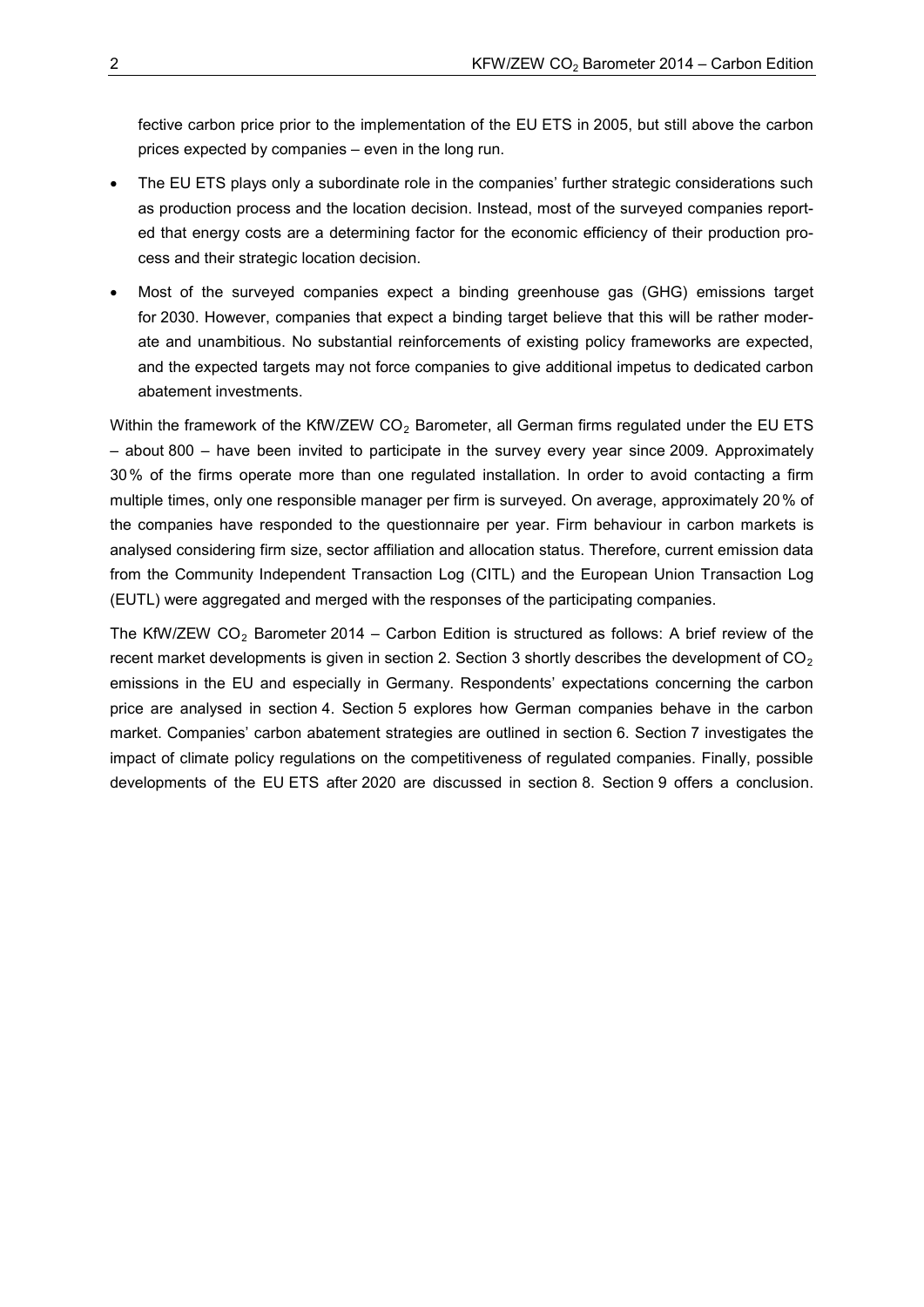## **2. Recent Market Developments**

The member states of the United Nations Framework Convention for Climate Change (UNFCCC) have agreed to complete negotiations on a new globally binding climate change treaty to take effect in 2020. Progress thus far can be classified as modest. However, despite the ongoing difficulties in international climate negotiations, sub-national, national and regional climate change policies are planned or have already come into existence. All in all, about 40 countries and 20 sub-regions now put a price on carbon by means of a carbon tax or an emissions trading scheme and regulate approximately 12% of annual global GHG emissions. This corresponds to around 6 GtCO<sub>2</sub> emissions and this trend is growing. Among these, 17 emissions trading schemes have been implemented, another 11 schemes are under consideration and eight new carbon markets opened in 2013 alone. Furthermore, carbon pricing instruments can be found in different parts of the world, spanning from North and South America across Europe into Thailand, China and New Zealand. These systems differ substantially in the pricing method, their scope of covered industries, emissions, and finally the price per tCO<sub>2</sub>. Prices range from under EUR  $0.75 / tCO<sub>2</sub>$  in the Mexican up to EUR 124.5/tCO<sub>2</sub> in the Swedish carbon tax system. The majority of prices in carbon tax systems are below EUR 26/ $tCO<sub>2</sub>$ . In contrast, prices in existing emission trading schemes are clustering below EUR  $9/1CO<sub>2</sub>$ . Notable is the Tokyo Cap-and-Trade programme with a price of around EUR 70/ $tCO_2$ , which is fourteen times higher than the current carbon price in the EU ETS (World Bank, Ecofys 20[1](#page-4-0)4)<sup>1</sup>.

With approximately 2,084 million  $tCO<sub>2</sub>$  emissions regulated, the EU ETS is by far the largest carbon market. The recent developments in the European carbon market illustrate the vulnerability of the price signal provided by emissions trading schemes to unexpected changes in general economic conditions. A constantly low carbon price might affect incentives to invest in low-carbon technologies and thus might deter the dynamic efficiency of the emissions trading scheme in place. The economic downturn in the EU together with the extensive use of emission credits for compliance under the EU ETS caused a substantial oversupply – corresponding to more than the volume needed for one year – of emission allowances in the European carbon market. The cumulative surplus of emission allowances grew steadily over the last year. In the 2013 compliance year, the overall surplus of allowances adds up to approximately 2,100 million  $tCO<sub>2</sub>$  from 2,000 million certificates in 2012 and 950 million in 2011 (EC 2014a). This persistent oversupply of emission allowances in the EU carbon market is reflected by a constant and low EUA price in the last year (cf. Figure 1). In early 2013, the  $CO<sub>2</sub>$  price dropped to its all-time low of EUR 2.84/tCO<sub>2</sub>. The price has slightly recovered and stabilised at about EUR  $5/10<sub>2</sub>$  afterwards. The persistently low EUA price gives rise to concerns that the EUA price is too low to stimulate low-carbon investments. Therefore, the European Commission launched the "backloading" proposal in 2012, i. e. to postpone the auctioning of 900 million EUAs from the beginning to the end of the third trading period in order to increase the carbon price and to improve the price signal (EC 2012a). In 2013, the backloading proposal faced several delays and was finally implemented in February 2014. 400 million allowances will be held back from auctions in 2014, 300 million in 2015 and 200 million in 2016. In 2019 and 2020, 300 million and 600 million EUAs will be fed back into the carbon market (EC 2014b). The backloading decision led to a rising  $CO<sub>2</sub>$  price, which reached the highest level since December 2012 on  $21^{st}$  February 2014 (EUR 7.11/tCO<sub>2</sub>),

-

<span id="page-4-0"></span> $1$  Carbon prices converted into EUR at an exchange rate of US\$ 1.35: EUR 1.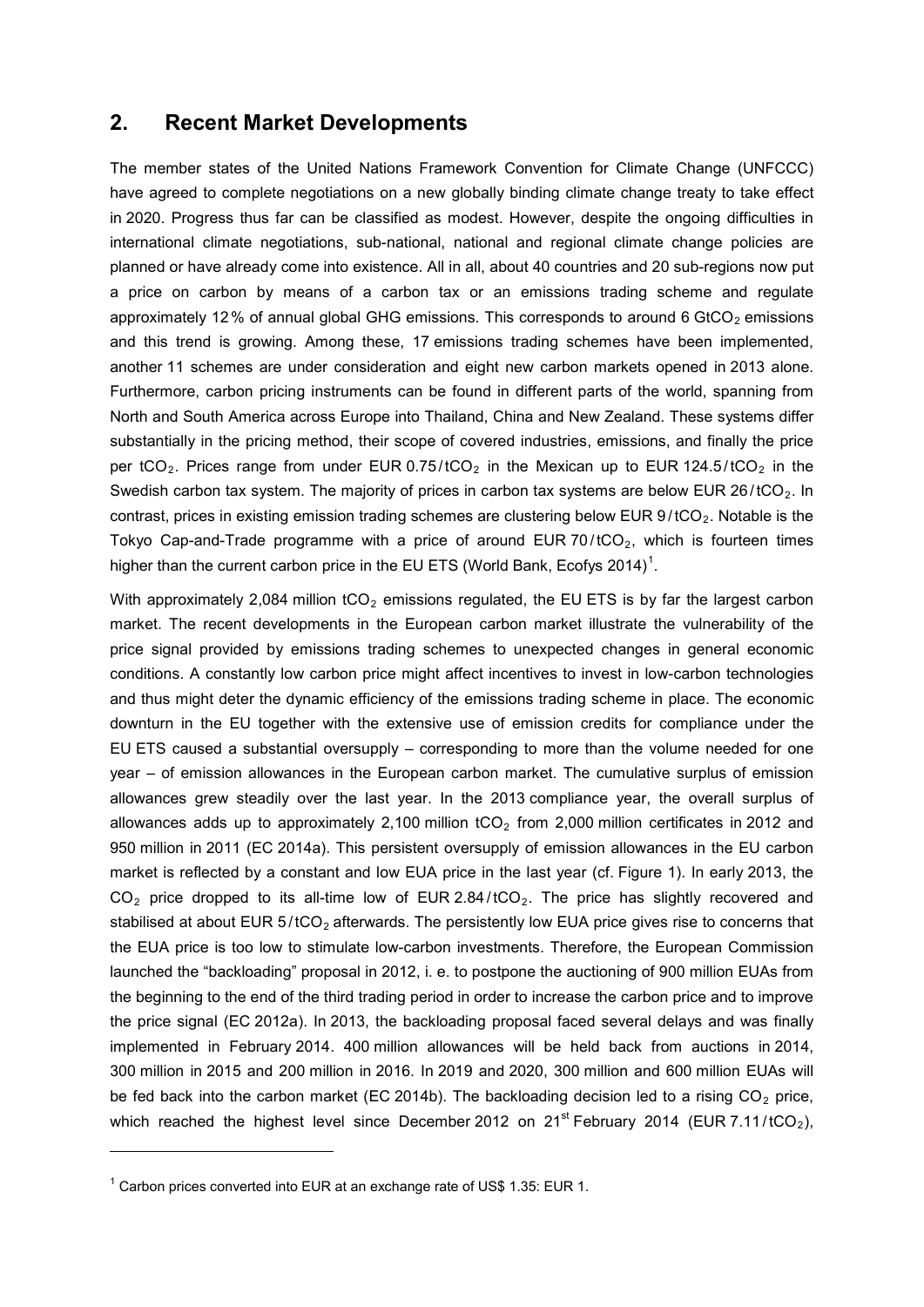actually a few days before the final decision was made. This positive effect did not last for long, and in May 2014 the average EUA price returned to EUR  $5.09 / tCO<sub>2</sub>$ . A more ambitious mechanism was proposed by the European Commission in January 2014 aiming to guarantee permanent price stabilisation in the European carbon market. They suggested introducing a market stability reserve in the fourth trading period commencing in 2021 in order to enable the EU ETS to better cope with unexpected economic shocks (EC [2](#page-5-0)014c). $2^2$ 



Source: Thomson Reuter Datastream

#### **Figure 1: EUA price and trading volumes (January 2008–July 2014)**

In contrast to prices, trading volumes continue to increase over time in the European carbon market. One reason for the increasing trading volumes could be the positive trend in the number of companies actively participating in the carbon market that has been observed over a number of years.<sup>[3](#page-5-1)</sup> In 2013, an average of approximately 25,750 futures contracts were traded per day at the Intercontinental Exchange (ICE), a 40% increase on 2012 volumes (18,300 contracts per day). The increase becomes even clearer when 2013 volumes are matched against trading volumes of 2011, as trading of EUAs has grown by more than 70% since then (15,100 contracts per day). The positive trend in trading volumes has continued in 2014 with up to 33,800 traded futures per day at the ICE in the Jan to May 14 period. The monthly aggregate of traded contracts reached its peak in March 2014, when 966,440 contracts were traded. The reduction of freely allocated emission allowances and the higher proportion of allocations via auctioning might have triggered this increase in trading volumes.

-

<span id="page-5-0"></span> $2\text{ A}$  more detailed discussion on the proposed market stability reserve is provided in section 8.

<span id="page-5-1"></span><sup>&</sup>lt;sup>3</sup> More details concerning companies' emission allowance trading behavior are provided in section 5.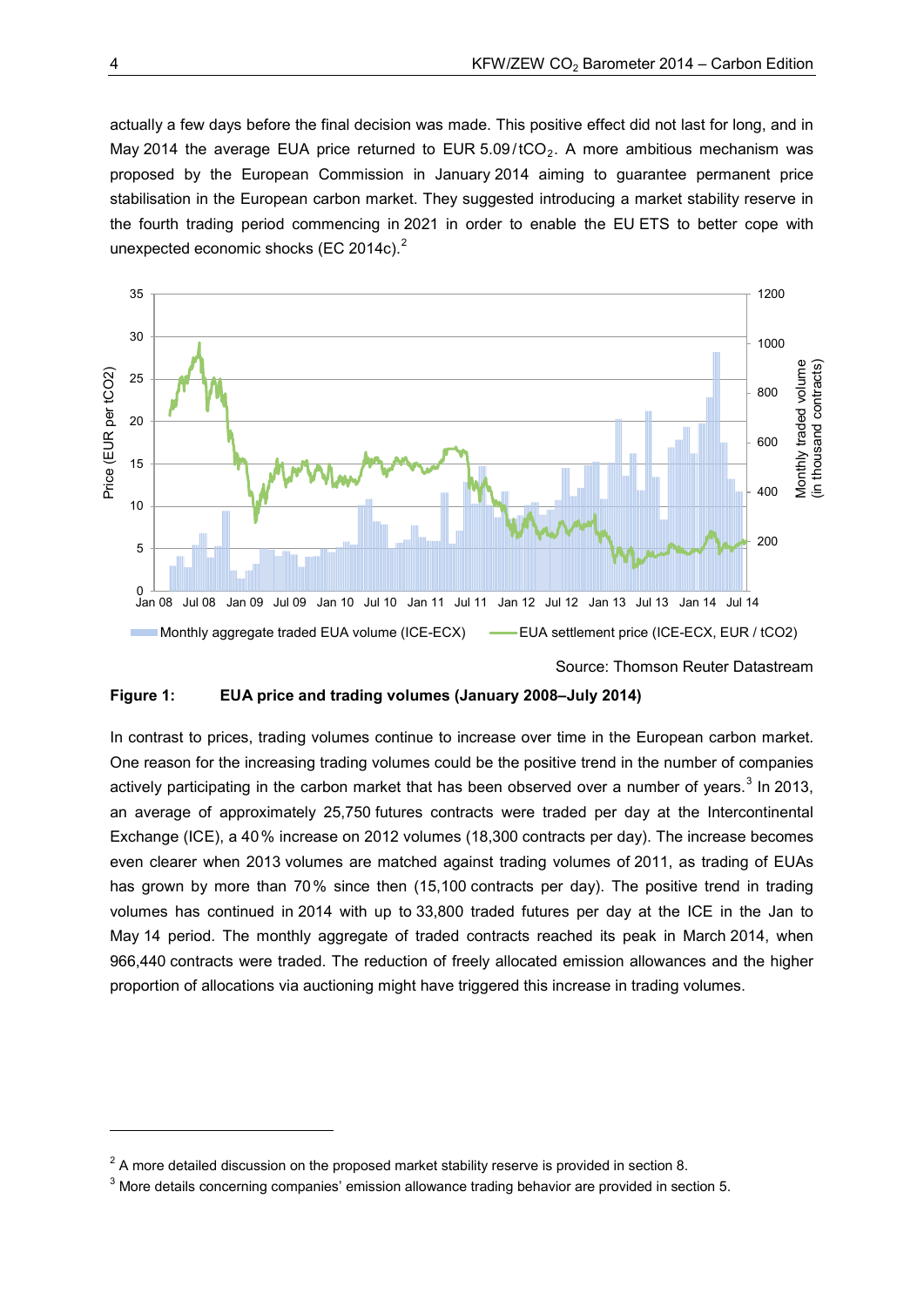## **3. CO2 Emissions in Europe and Germany**

In 2013, phase three of the EU ETS started, covering more than 12,000 stationary installations, i. e. manufacturing industries and power plants, in the 28 EU member states, Iceland, Norway and Liechtenstein. The verified emissions of GHGs from these stationary installations added up to approximately 1,895 million tons of  $CO<sub>2</sub>$ -equivalent in 2013 (EC 2014a). With the start of the third trading period, several novelties were introduced: the extension of the scope to include Croatia as well as new sectors and gases, the introduction of a single EU-wide cap instead of former nationwide caps and the implementation of auctioning as the default method for allocating emission allowances. More precisely, instead of allocating allowances freely, more than 40% of all allowances were distributed by auctioning in 2013, and this share will rise each year. Moreover, the allocation of allowances still being given away for free is now based on EU-wide benchmarks of emission performance rather than focusing on historical emissions. The scope extension of the EU ETS had two dimensions. First, additional GHGs, namely  $N<sub>2</sub>O$  emissions from the production of nitric, adipic and glyocalic acid and perfluorocarbons from aluminium production, are regulated. Second, the type of installations covered is extended towards those producing bulk organic chemicals, hydrogen, ammonia and aluminium (DEHSt 2014).

In Germany, 1,929 installations were regulated by the EU ETS in 2013. Driven by the scope extension, around 400 installations entered the carbon market, the remaining approximately 1,500 installations had already been regulated in the second phase of the EU ETS. Due to the increase of regulated installations in Germany, verified emissions increased considerably. The EU ETS-regulated installations in Germany released a total amount of 480.9 million tCO<sub>2</sub>, which corresponds to an increase of approximately 6.3 % compared to the verified emissions in 2012 (cf. Table 1). Verified emissions of German installations in sectors included in the second and third phase of the EU ETS increased by only around 1% from 2012 to 2013 (DEHSt 2014). Production indices of the manufacturing industry and the electricity sector normally are good indicators for the development of verified emissions. As the increase in the amount of verified emissions is largely due to the exogenous change in the scope of the EU ETS, a dampening effect of general economic activity can be derived, if at all, on the level of overall carbon emissions in Germany (cf. Figure 2).

| Table 1: | Verified emissions and the EU ETS emission cap in Germany |
|----------|-----------------------------------------------------------|
|----------|-----------------------------------------------------------|

|                                      | 2005  | 2006  | 2007        | 2008                       | 2009  | 2010  | 2011                                         | 2012  | $2013*$ |
|--------------------------------------|-------|-------|-------------|----------------------------|-------|-------|----------------------------------------------|-------|---------|
| Verified emissions<br>(Mio. $tCO2$ ) | 475.0 | 478.1 | 487.2 472.6 |                            | 428.3 | 454.9 | 450.4                                        | 452.6 | 480.9   |
| Change on the<br>previous year       |       |       |             | $+0.6\%$ $+1.9\%$ $-3.0\%$ |       |       | $-9.4\%$ $+6.2\%$ $+1.0\%$ $+0.5\%$ $+6.3\%$ |       |         |
|                                      |       |       |             |                            |       |       |                                              |       |         |

\* Includes verified emissions of newly regulated installations after scope extension in 2013.

Source: DEHSt (2014)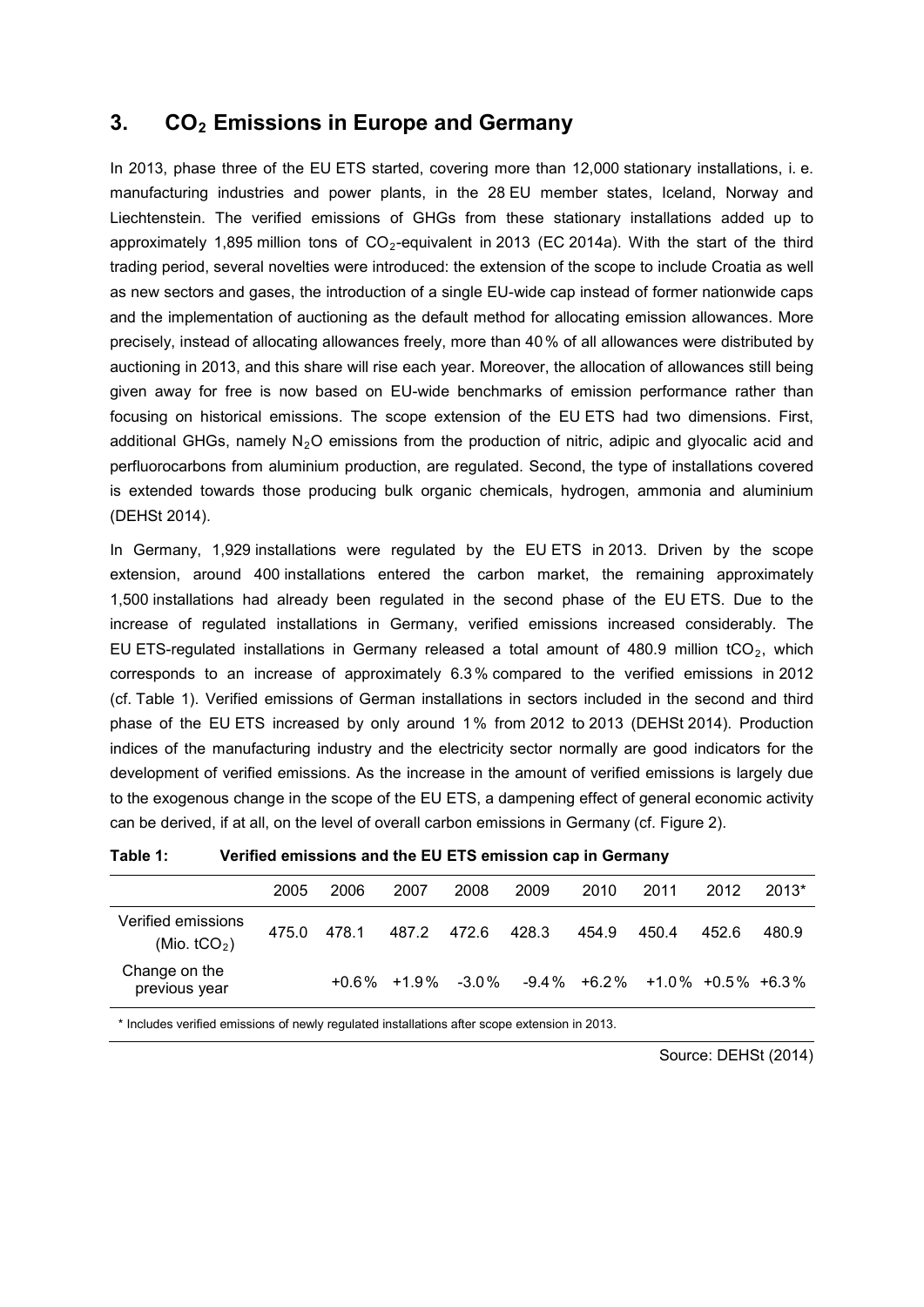

#### **Figure 2: Industrial production, power supply and verified emissions in Germany (2005=100)**

With a share of nearly three-quarters (74.1%) of overall emissions, the energy sector has by far the largest share of verified emissions. The amount of verified emissions increased by 2.3% for largescale combustion installations compared to the previous year. This stands in contrast to the decreasing energy supply and can be explained by the rise in coal use for electricity generation (DEHSt 2014). Emissions from the production of chemicals, non-ferrous metals, gypsum and other combustions, which use ammonia, are regulated in the third trading period for the first time. These newly regulated installations amount to a share of total emissions of 3.3%. Additional installations are for example also regulated in the sectors of ceramics, ferrous metal and pulp and paper production. The increase in regulated installations in these sectors explains the observed leap in verified emissions in 2013. In contrast to 2012, when verified emissions decreased in most sectors, in 2013, the cement and the propylene, ethylene and carbon black sectors were the only sectors that reduced their verified emissions by 4.3% and 2.9% respectively.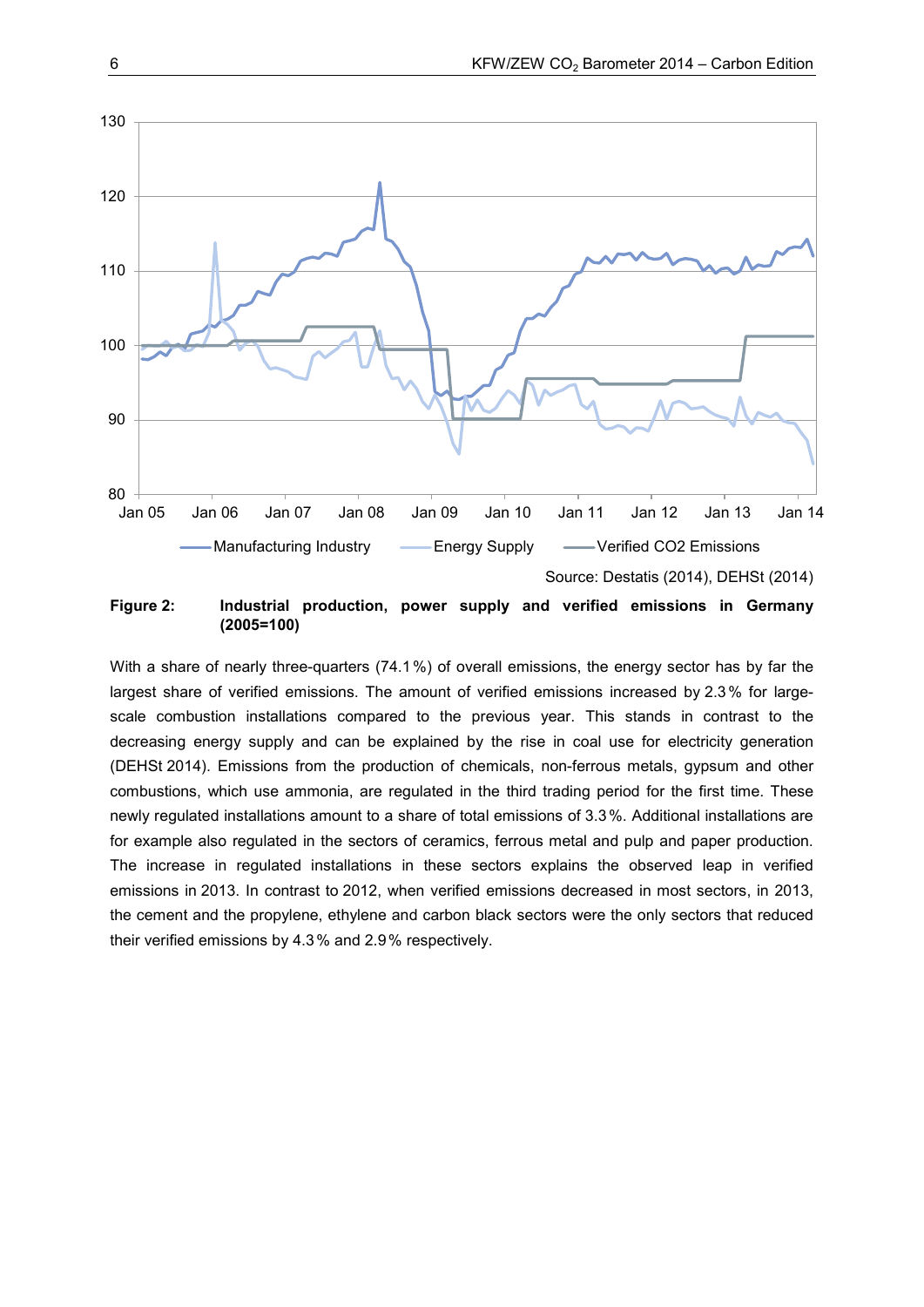| Type of activity                                            | Verified<br>emissions<br>in $ktCO2$ | Share of<br>overall<br>emissions | Change on<br>the previ-<br>ous year | Long- / short<br>position** in<br>ktCO <sub>2</sub> | Number<br>of plants |
|-------------------------------------------------------------|-------------------------------------|----------------------------------|-------------------------------------|-----------------------------------------------------|---------------------|
| Large-scale combustion in-<br>stallations<br>(> 50 MW FWL*) | 349,917                             | 72.8%                            | $+2.3%$                             | $-321,625$                                          | 490                 |
| Iron / steel / coke ovens                                   | 35,741                              | 7.4%                             | $+14.2%$                            | $+15,656$                                           | 130                 |
| <b>Refineries</b>                                           | 26,097                              | 5.4%                             | $+5.8%$                             | $-5,028$                                            | 24                  |
| Cement                                                      | 19,012                              | 4%                               | $-4.3%$                             | $-288$                                              | 37                  |
| Lime                                                        | 9,348                               | 1.9%                             | $0\%$                               | $-1,470$                                            | 67                  |
| Small-scale combustion in-<br>stallations (20-50 MW FWL*)   | 6,142                               | 1.3%                             | $+2.8%$                             | $-1,493$                                            | 447                 |
| Other combustion <sup>+</sup>                               | 618                                 | 0.1%                             |                                     | $+27$                                               | 45                  |
| Propylene, ethylene and<br>carbon black                     | 5,774                               | 1.2%                             | $-2.9%$                             | $-534$                                              | 15                  |
| Gypsum <sup>+</sup>                                         | 268                                 | 0.1%                             |                                     | $-16$                                               | 9                   |
| Chemicals <sup>+</sup>                                      | 12,333                              | 2.6%                             |                                     | $+2,861$                                            | 176                 |
| Pulp / paper                                                | 5,542                               | $1.2\%$                          | $+0.3%$                             | $+1,503$                                            | 151                 |
| Glass                                                       | 4,062                               | 0.8%                             | $+3.5%$                             | $-646$                                              | 91                  |
| Non-ferrous metals <sup>+</sup>                             | 2,421                               | 0.5%                             |                                     | $+45$                                               | 37                  |
| Main engines / turbines                                     | 1,530                               | 0.3%                             | $+14.4%$                            | $-372$                                              | 55                  |
| Ceramics                                                    | 2,132                               | 0.4%                             | $+60.4%$                            | $-142$                                              | 155                 |
| Total                                                       | 480,937                             | 100%                             | $+6.3\%$ <sup>++</sup>              | $-311,522$                                          | 1,929               |

| Table 2: | Sector development of verified emissions in Germany in 2013 |  |
|----------|-------------------------------------------------------------|--|
|----------|-------------------------------------------------------------|--|

° Changes include additional verified emissions due to the scope extension \* Rated thermal input \*\* incl. redistribution for byproduct gases (blast furnace gas) + regulated since 2013, no change computable. <sup>++</sup> weighted average, including newly regulated installations

Source: DEHSt (2014)

As auctioning is now the default method for allocating emission allowances, the amount of freely distributed EUAs decreased significantly from the end of the second phase of the EU ETS in 2012 to the start of the third phase in 2013. In 2013, the EU ETS regulated companies received a total of 169 million EUAs for free. This corresponds to a decrease of approximately 60% compared to the amount of freely allocated EUAs in 2012. In addition to the 169 million freely allocated EUAs, 194 million emission allowances were auctioned (DEHSt 2014). Prior to this change, the amount of allocated EUAs exceeded the amount of reported emissions for all sectors, except for large-scale combustion installations. Large scale combustion installations are now short 321.6 million  $tCO<sub>2</sub>$ emissions, which is five times the amount in 2012 (-62.9 million tCO<sub>2</sub>). For installations that are newly regulated the amount of allocated emissions in most cases exceeds their reported emissions.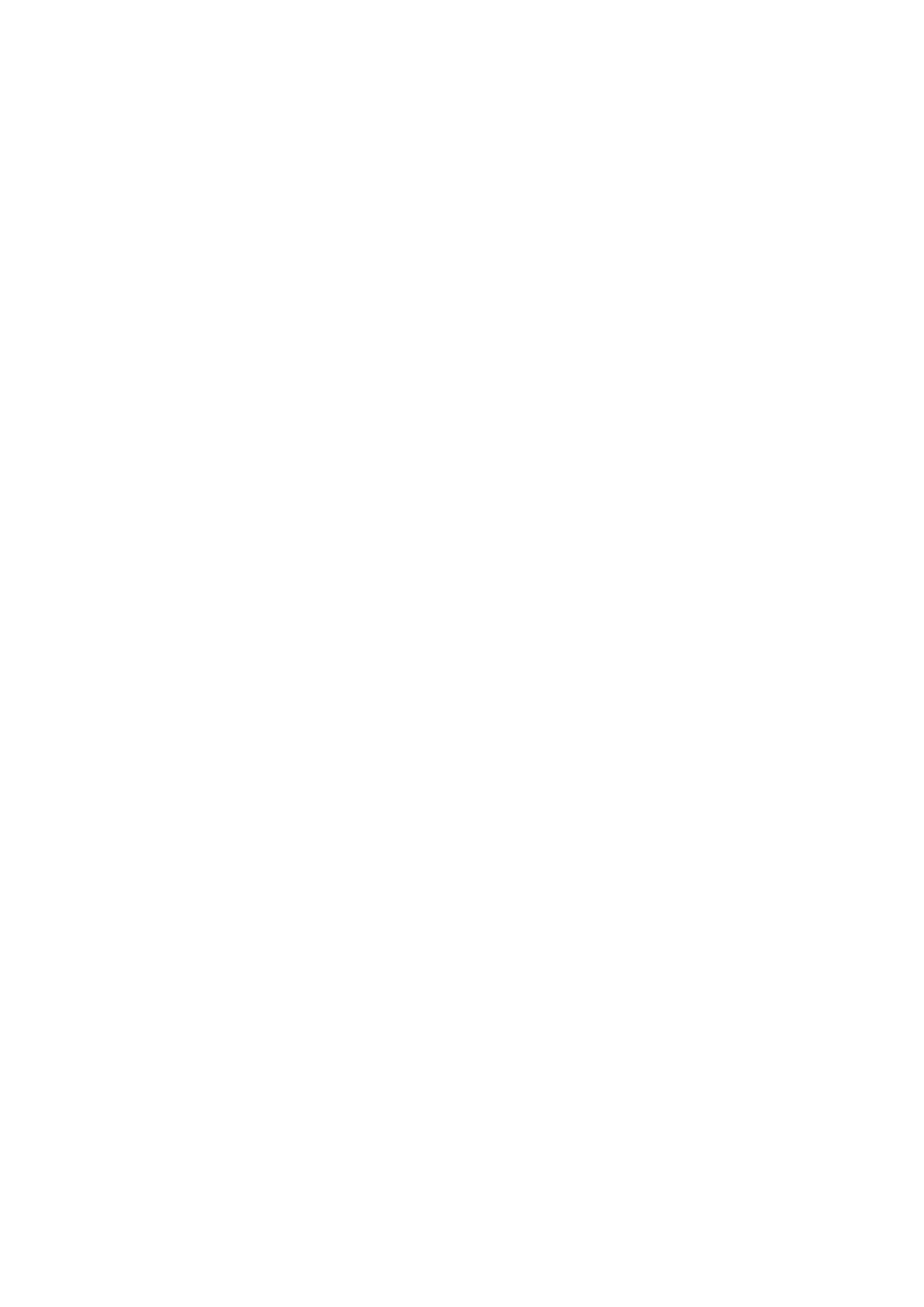## **4. Expectations and Determinants in the European Carbon Market**

In 2013, the EUA price fluctuated around EUR 5 per  $tCO<sub>2</sub>$  and did not recover from its strong decline in late 2012. The backloading decision caused a slight upward movement in early 2014. However, this development was not sustainable and the EUA price returned to a level of EUR 5 (cf. Figure 1). The expectations presented in the following section were surveyed shortly after the upward movement reversed.

As in the previous year, the surveyed companies revised their expectations for future EUA prices downwards. On average, they expect the EUA price to gently increase to EUR 6.59 in December 2014 (cf. Figure 3). Furthermore, they expect an average price adjusted for inflation of about EUR 8.18 in December 2015. The 95 % confidence intervals tend to be narrow in the short term, indicating that there is some consensus about the expected development of the EUA price within the next year. Similar to the results of the last surveys, firms expect the EUA price to rise in the medium and long term. However, they also corrected these expectations downwards. Last year, they expected the EUA price to be EUR 15.82 in 2020 and EUR 24.31 in 2030. In this year's survey, the firms assume the price to be EUR 12.93 in 2020 and EUR 21.32 in 2030, respectively. The 95% confidence intervals for the medium and long term show that the surveyed companies do not expect the price to be above EUR 15 in December 2020 and EUR 25 in December 2030.

Note: In 2012, participating firms have not been asked about their price expectations for 2030.



Note: In 2012, participating firms have not been asked about their price expectations for 2030.

Source: KfW/ZEW  $CO<sub>2</sub>$  Barometer 2014 – Carbon Edition

#### **Figure 3: Price expectations for EUAs (inflation adjusted)**

In the survey of the KfW/ZEW  $CO<sub>2</sub>$  Barometer 2014, the participating firms were asked to evaluate the impact of the following factors on the EUA price: (i) regulatory framework, (ii) commodity prices,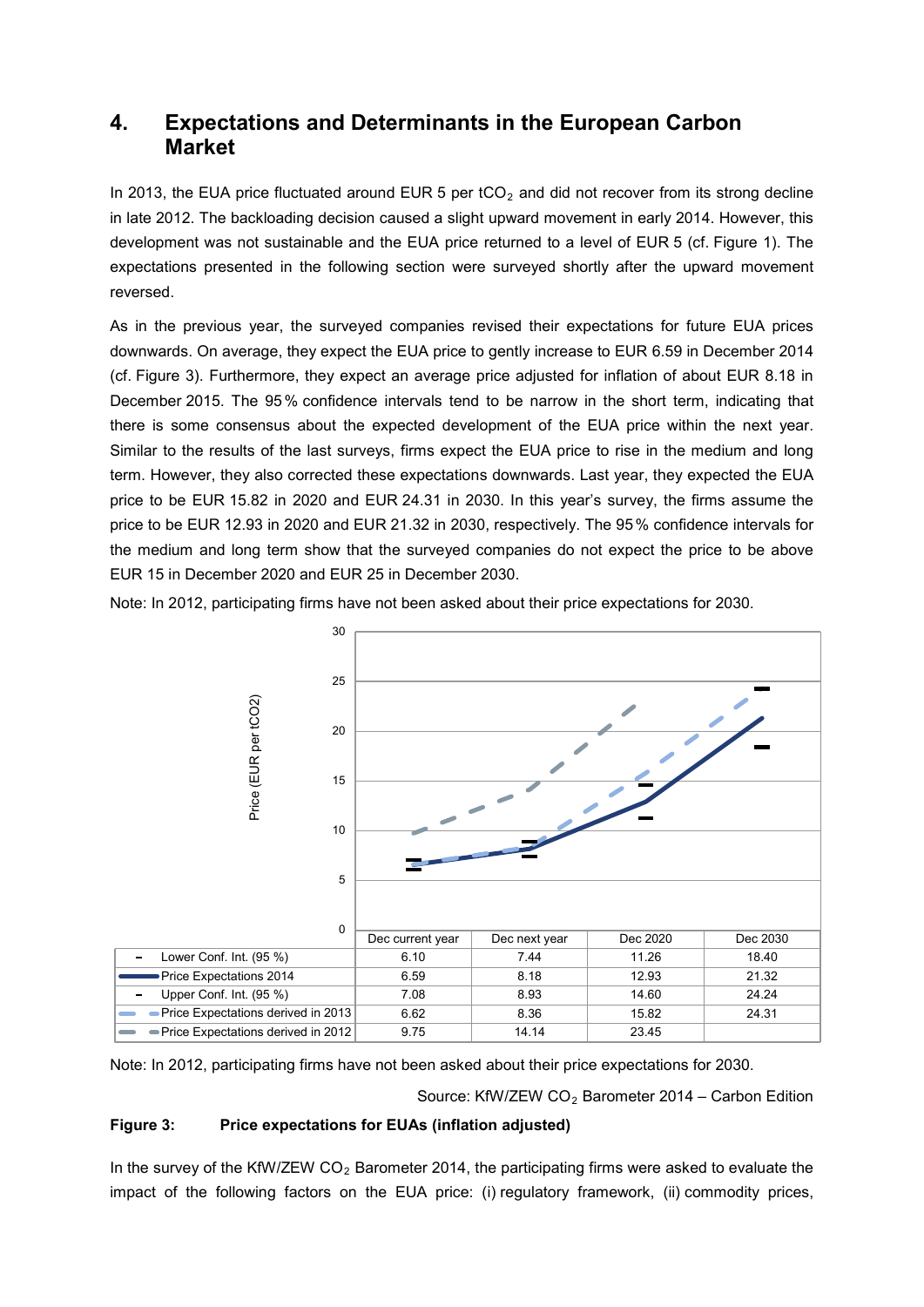(iii) macroeconomic development in the EU, (iv) weather conditions in the EU and (iv) others. As indicated by Figure 4, the regulatory framework is the most important EUA price determinant. The regulatory framework of the EU ETS directly determines the EUA price. Changes in supply of EUAs or in the allocation mechanism influence the level of the EUA price. However, climate- and energy policy instruments other than the EU ETS can also impact on the EUA price. As shown by Flues et al. (2014), policies that support renewable energy, such as feed-in tariffs, indirectly influence the EUA price by lowering demand for EUAs. This kind of overlapping regulation tends to lower EUA prices and increases their volatility and dependency on other factors.

Besides the regulatory framework, the surveyed firms see absolute and relative commodity prices as an important factor that determines the EUA price development. The link between EUA prices and prices for energy commodities exists mainly because energy carriers are substituted in the energy supply and some industries covered by the EU ETS have the ability to switch between various fuels in their production process. Increasing prices for gas and oil with coal prices constant, for example, will lead to an increasing demand for coal and therefore an increasing demand for EUAs (Lutz et al. 2013).

The descriptive statistics in Figure 4 show that macroeconomic development also determines the level of demand for EUAs and therefore its price development. Nevertheless, while expectations of market participants may change over time, so can the impact of determinants of EUA prices (Lutz et al. 2013). Currently, market participants expect the regulatory framework to be most important (cf. Figure 4). Hence, the impact of other factors might be masked by, for example, announcements regarding the future design of the EU ETS or the design of the new climate treaty.



Source: KfW/ZEW CO<sub>2</sub> Barometer 2014 – Carbon Edition

**Figure 4: What are the most important factors that influence the EUA price?**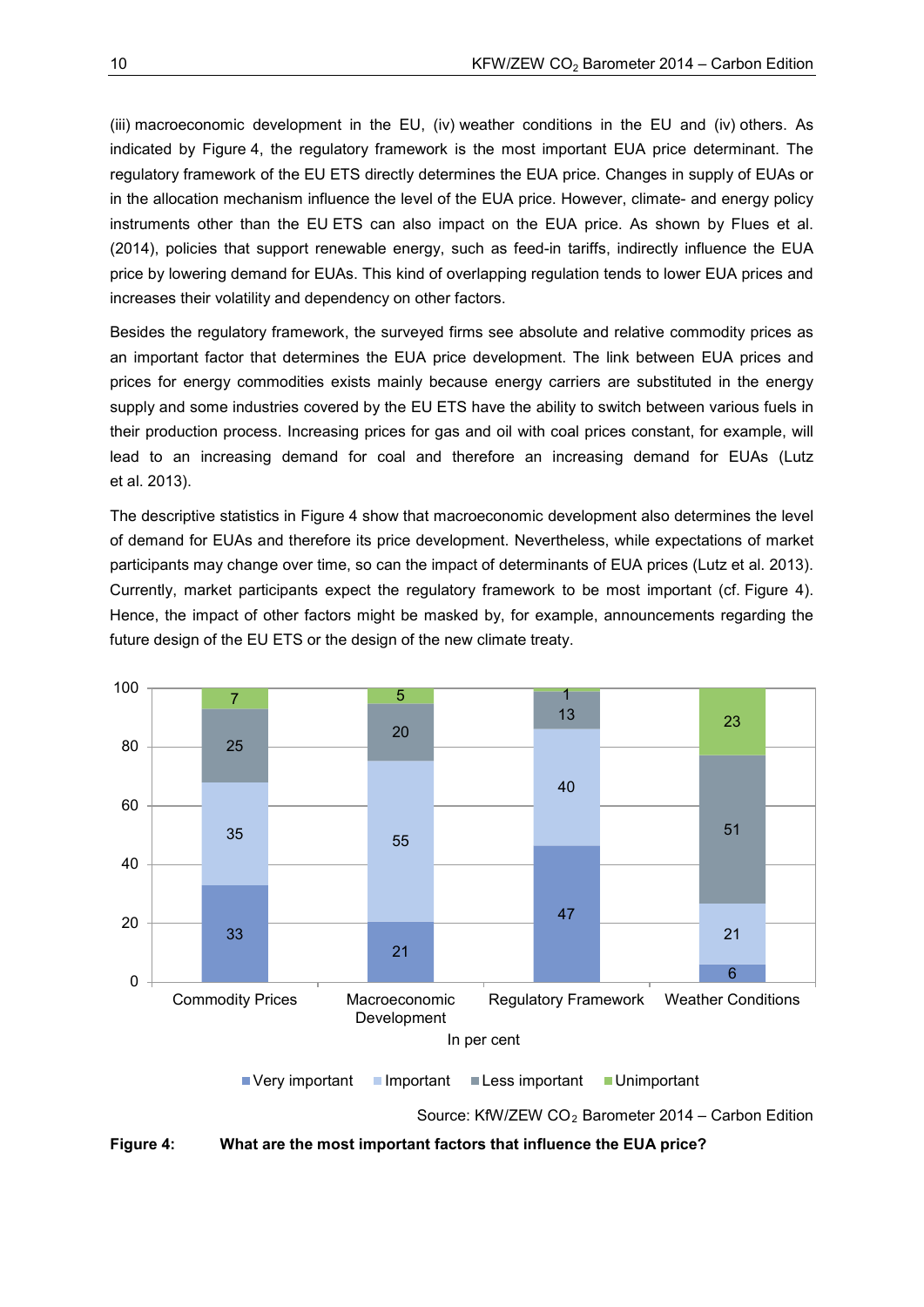Turning toward the firms' expectations of future macroeconomic development in the EU and the development of fossil fuel prices, it becomes clear that they expect no significant change until late 2015. The majority of the surveyed firms expect macroeconomic development in the EU to stagnate in the short-term (cf. Figure 5). Regarding medium-term development until 2020, the picture is less clear. A majority of 39% expects economic conditions to improve while a similarly high share of about 37% expects economic conditions to worsen. A smaller proportion of 23% expects macroeconomic development to stagnate by 2020. Regarding the development of fossil fuels, a small share of firms expect prices to rise in the short-term while the majority of firms expect prices to stagnate (cf. Figure 5). For 2020, however, the ratio changes and the majority of firms expect prices to increase. This applies particularly to oil prices in 2020.



Source: KfW/ZEW  $CO<sub>2</sub>$  Barometer 2014 – Carbon Edition

**Figure 5: How would you assess the development of energy prices and of the macroeconomic situation in the EU?**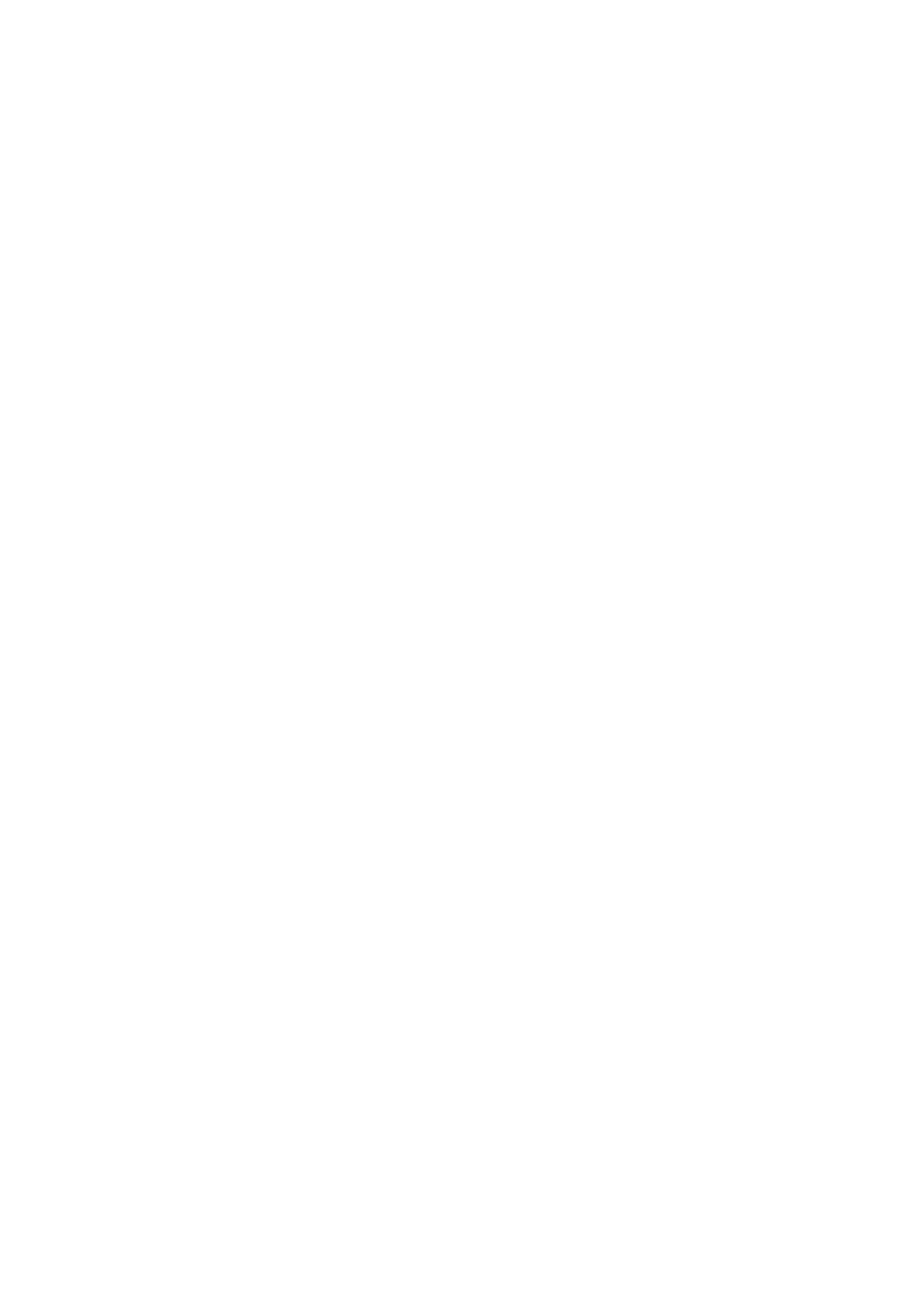## **5. Trading of Emission Allowances and Credits**

The results of the current survey show that the number of companies actively participating in the carbon market has increased continuously over the last years. More precisely, in 2010 only about half (51%) of all surveyed companies stated that they had been trading emission allowances or credits over the past year (EUAs, Certified Emission Reductions (CERs) or Emission Reduction Units (ERUs)). In this year's survey, more than two thirds (70%) of all respondents have been trading emission allowances or credits since February 2013. One possible explanation for the increased trading activities could be the reduction of freely allocated emission allowances and the higher share of allocations via auctioning. This trend can be assessed as positive, since liquidity in the market is an important condition for the cost-effectiveness of cap-and-trade systems.

Nevertheless, a considerable amount of 30 % of all surveyed firms still was not active in the carbon market. Additionally, most of the active firms trade emission allowances or credits only infrequently. Half of the firms that stated being active in the market only trade on a yearly basis, while less than 25 % of all active respondents trade emission allowances or credits more than once a month (cf. Figure 6).



Source: KfW/ZEW CO2 Barometer 2011, 2012, 2013, 2014

**Figure 6: How often has your company traded emissions allowances (EUAs, CERs or ERUs) over the last year?**

According to our survey, we identified two essential reasons that prevent companies from actively participating in the carbon market: possession of a sufficiently large amount of freely allocated emission allowances and regulatory constraints on speculations. With more than 60% agreement, the most frequently stated reason for companies to remain inactive in the carbon market was the prevention of speculations. These companies argue that they do not want to be involved in transactions which they regard as speculative business or actions not belonging to their core business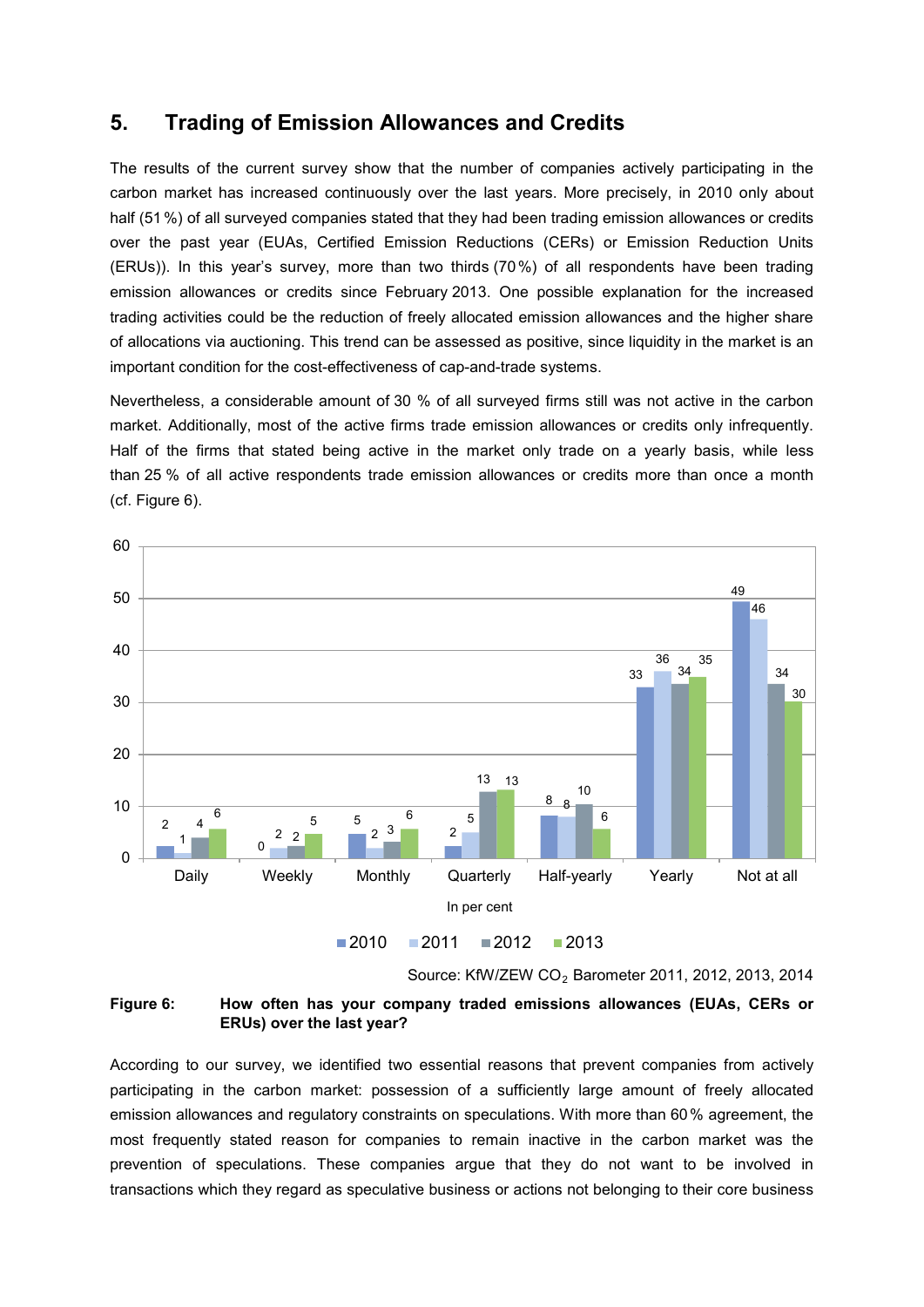activities. The second most frequently mentioned reason for companies not to become active on the carbon market is possession of a sufficiently large amount of freely allocated emission allowances. More than half (54%) of the inactive companies reported receiving a sufficiently large amount of free allowances to ensure compliance. In the past years, inactive companies stated they were waiting for better market conditions to sell or buy emission allowances as one major reason for being inactive. In the most recent survey, the number of companies waiting for better market conditions to become active dropped sharply. Down from 20% in 2012, only four per cent of all respondents reported they were waiting for better market conditions to sell emission allowances (cf. Figure 7).



Source: KfW/ZEW CO<sub>2</sub> Barometer 2014 – Carbon Edition

#### **Figure 7: Why did your company not trade emission allowances in 2013?**

Furthermore, we find that a sufficiently large amount of freely allocated emission allowances not only prevents companies from becoming active on the carbon market but also diminishes the trading frequency of active companies. We observe that companies that have to buy emission allowances in order to be compliant trade more often than those with sufficient free allowances. In 2014, 40% of all surveyed companies stated that they do not need to buy additional emission allowances to ensure compliance (cf. Figure 8). Only 18% of these firms traded emission allowances more than once a year. In contrast, more than 50% of companies without a sufficiently large amount of free emission allowances traded more than once a year.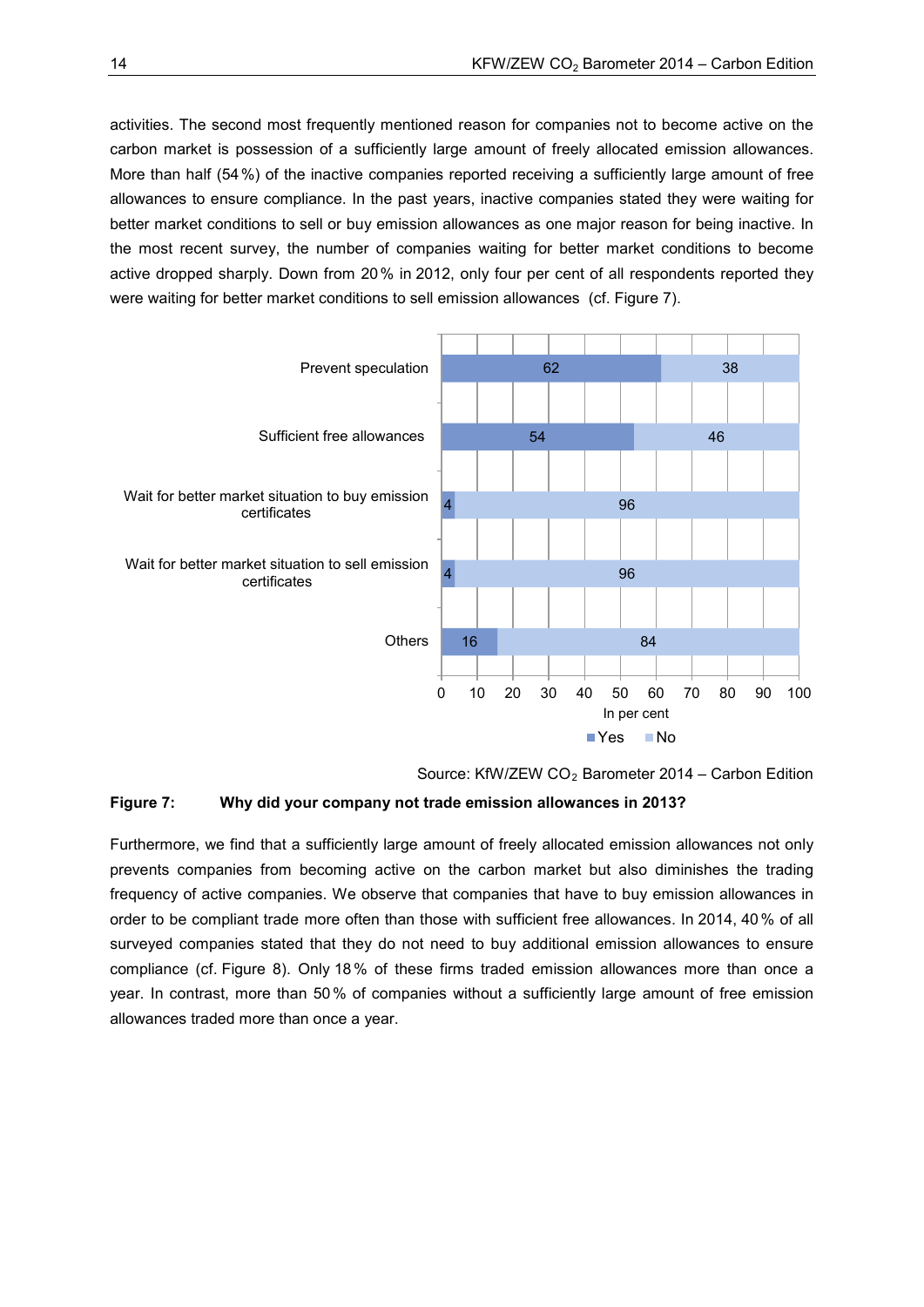

Source: KfW/ZEW  $CO<sub>2</sub>$  Barometer 2014 – Carbon Edition

#### **Figure 8: How would you describe the situation of your company in the EU ETS?**

Asked about the strategy they follow when trading emission allowances, the majority (56%) of all respondents named banking emission allowances, i. e. they reported they were accumulating emission allowances for future use. Noteworthy is that only a minority (eight per cent) of the surveyed companies stated they were trading emission allowances for speculative purposes (cf. Figure 9). This is in line with findings from previous surveys.



Source: KfW/ZEW CO<sub>2</sub> Barometer 2014 – Carbon Edition

**Figure 9: Which strategy has your company pursued regarding trading in emission allowances since the end of February 2013?**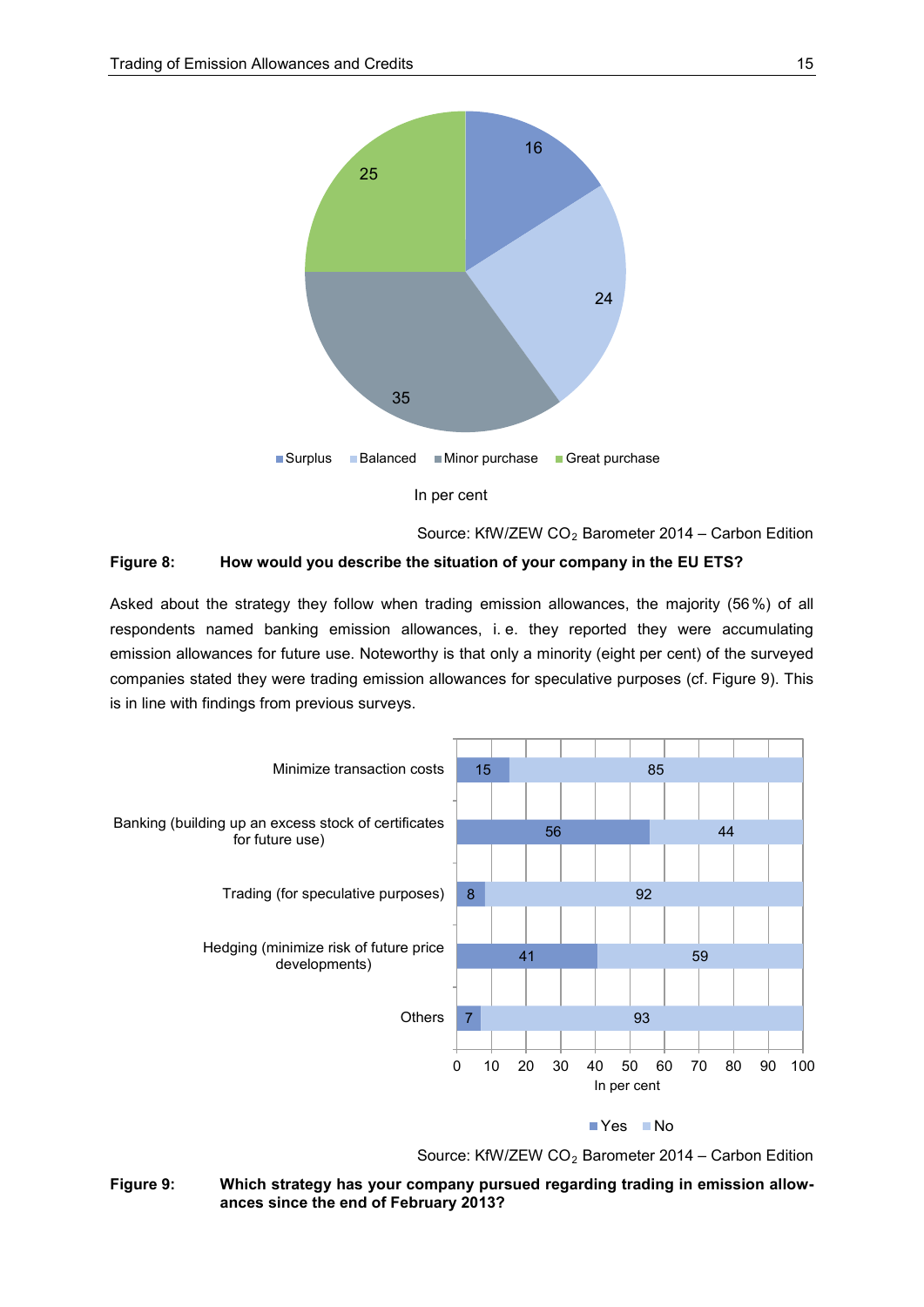As banking of emission allowances is a major trading strategy, most of the surveyed companies accumulated a substantial reserve of emission allowances over the last years. With more than 80%, a large majority of all respondents stated that they had already built up a reserve of emission allowances. By analysing this in more detail, we find that the reserves of surveyed companies are quite substantial. On average, the surveyed companies have built up a reserve of around 150% of their verified emissions in the year 2013. Furthermore, we find that the reserve has increased by more than 25 percentage points since the last survey was conducted in 2013.

Regarding the future outlook of emissions trading, it might be likely to expect a decrease in the share of actively participating companies in the carbon market. We find in the most recent survey that less than two-thirds (61%) of the surveyed companies are planning to trade emission allowances in the next year. In comparison with the results of the survey from 2013, this corresponds to a decrease of about 34 percentage points in the number of companies that are planning to be active in the carbon market next year. One possible explanation could be that the companies that took advantage of the low EUA price in order to build up excess stocks are saturated and do not plan to trade during the next year.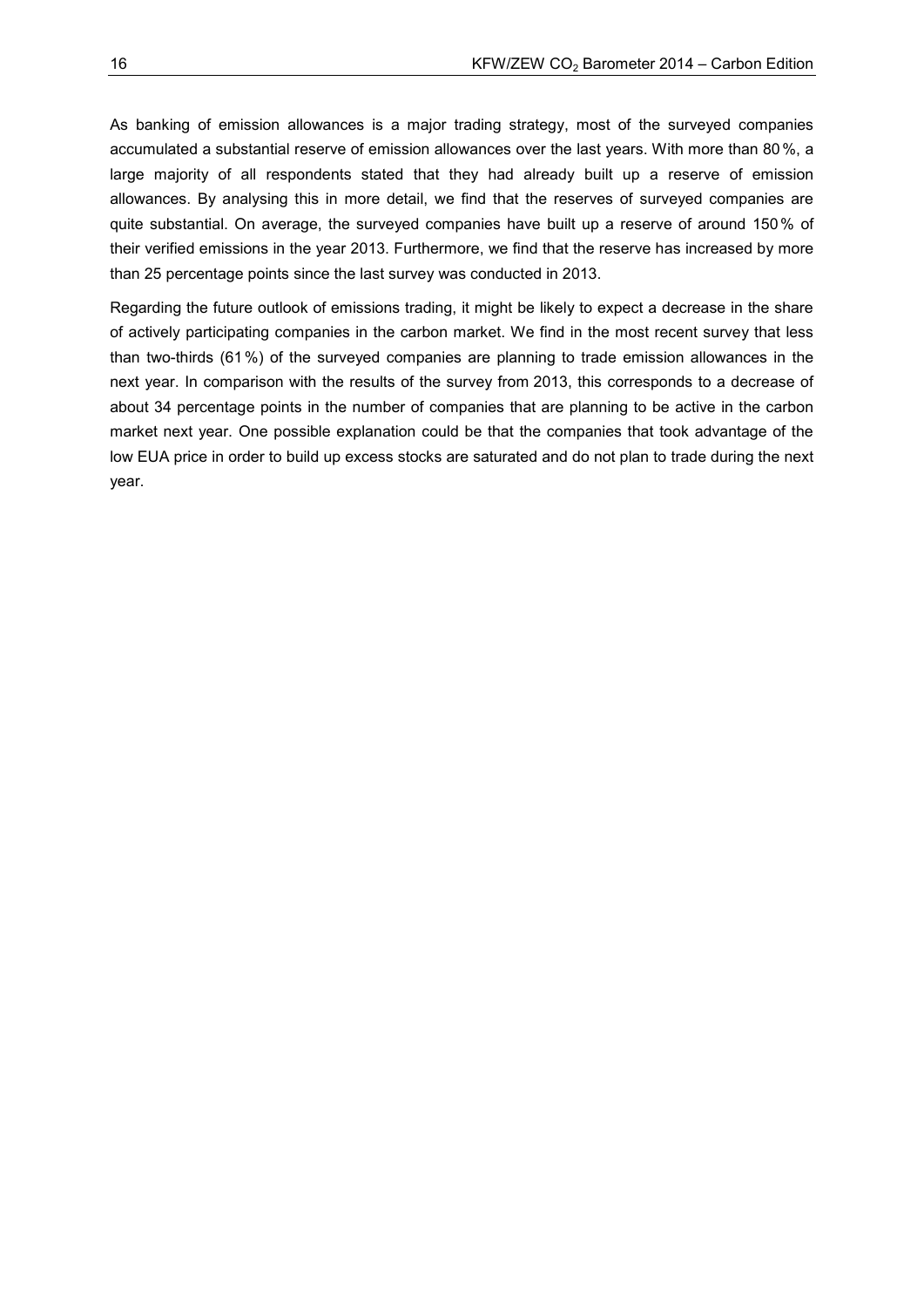## **6. Abatement**

The results of the current survey reveal that most of the respondents have already intervened in the production process or invested in order to reduce  $CO<sub>2</sub>$  emissions. About 70% of all surveyed companies conducted carbon abatement measures in the past. By analysing this in more detail, we find that large companies ( $\geq$  250 employees) and large emitters ( $\geq$  25,000 tCO<sub>2</sub>) have conducted carbon abatement measures to a greater extent than small and medium-sized enterprises (SMEs) and small emitters. Seventy-four per cent of the large companies and emitters have conducted  $CO<sub>2</sub>$ abatement measures. In contrast, only 56% of the small companies and 63% of the small emitters have conducted  $CO<sub>2</sub>$  abatement measures so far. Similarly, we find that utilities (55%) are less active in conducting carbon abatement measures than companies belonging to the EU ETS regulated industrial sector (78%). Across industries, we find that an established environmental management system (EMS) increases the likelihood of conducting  $CO<sub>2</sub>$  abatement measures. Seventy-eight per cent of all surveyed companies with an established EMS have already intervened in the production process or have invested in order to reduce their carbon emissions. In contrast, only 46% of respondents without an established EMS have conducted carbon abatement measures (cf. Figure 10).



Note:  $*$  < 250 employees,  $*$  ≥ 250 employees,  $\degree$  < 25,000 tCO<sub>2</sub> (2012),  $\degree$  ≥ 25,000 tCO<sub>2</sub> (2012)

Source: KfW/ZEW  $CO<sub>2</sub>$  Barometer 2014 – Carbon Edition

#### **Figure 10: Carbon abatement activities**

Asked about the date when the carbon abatement activity was conducted, 40 % of the surveyed firms stated that they conducted abatement measures already before the implementation of the EU ETS in 2005. In the first phase of the EU ETS (between 2005 and 2007), around one-third of respondents intervened in the production process or invested in order to reduce carbon emissions. With more than 70% of all respondents, the highest level of abatement activity was during the second phase of the EU ETS, from 2008 until 2012. However, in the comparatively young third trading period of the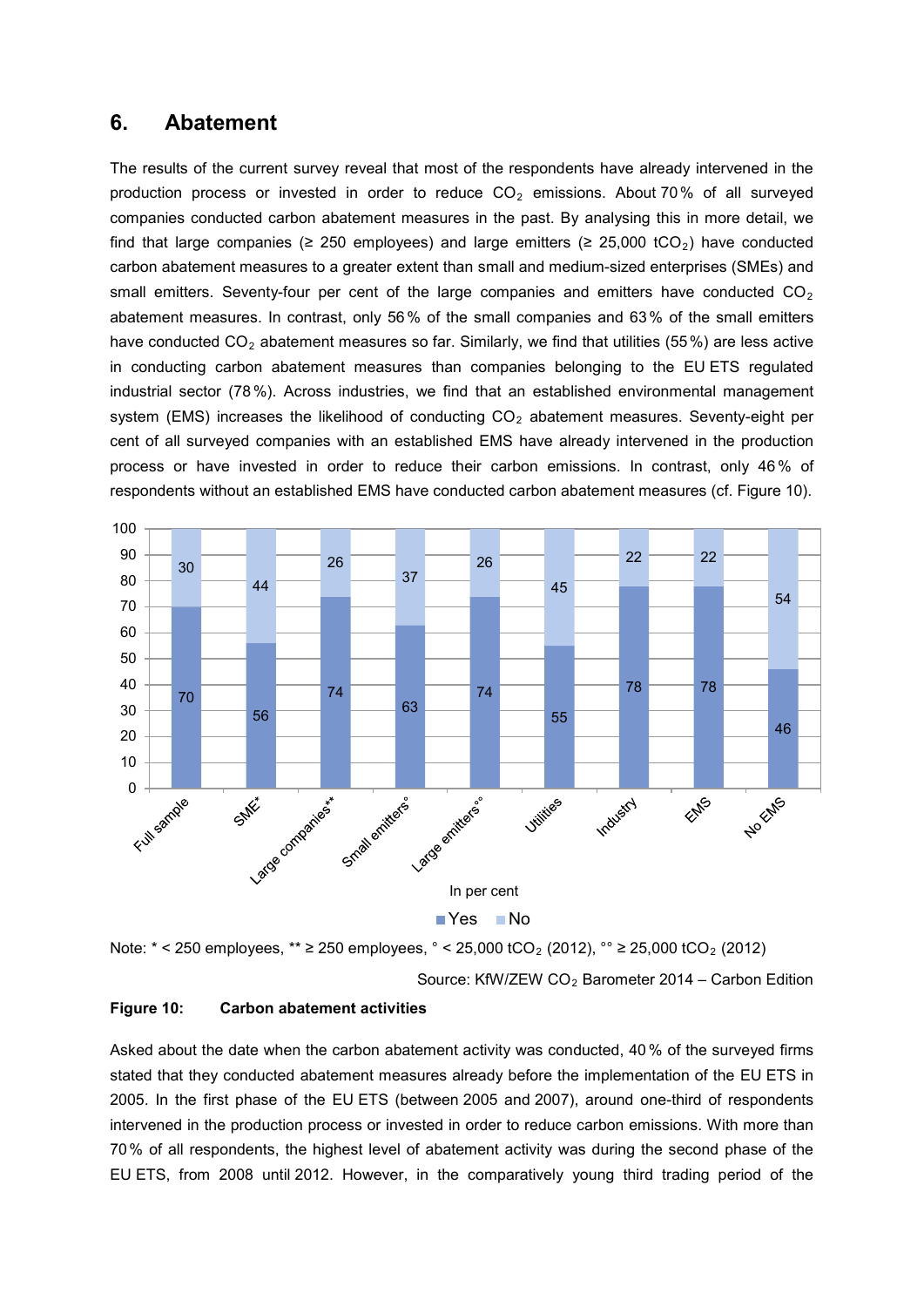

EU ETS starting in 2013, already 48% of respondents stated that they had conducted carbon abatement measures (cf. Figure 11).

Source: KfW/ZEW  $CO<sub>2</sub>$  Barometer 2014 – Carbon Edition

#### **Figure 11: When was the carbon abatement activity conducted?**

As major carbon abatement activities, most respondents stated investments in energy efficiency measures and process optimisation. More precisely, 82% of the surveyed companies that have conducted abatement measures so far have stated that investments in energy efficiency lead to the reduction of their  $CO<sub>2</sub>$  emissions. Furthermore, process optimisation reduced carbon emissions for 68% of respondents (cf. Figure 12).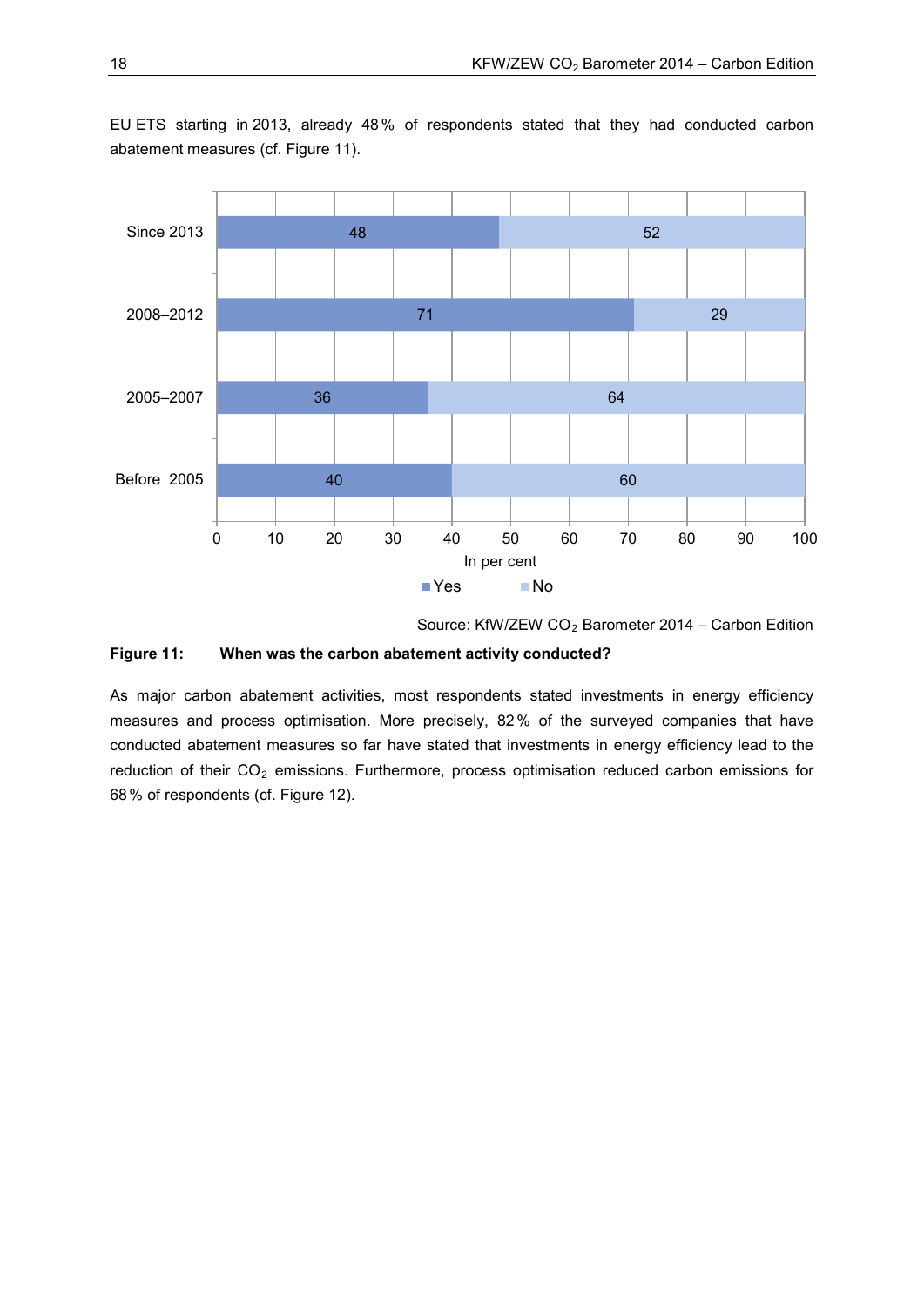

Source: KfW/ZEW CO<sub>2</sub> Barometer 2014 – Carbon Edition

#### **Figure 12: What kind of carbon abatement activity was conducted?**

Despite the fact that most of the companies surveyed in 2014 have conducted  $CO<sub>2</sub>$  abatement measures in the past, we find that the reduction of carbon emissions remains a side effect in most cases. The reduction of carbon emissions was the main reason for interventions in the production process or investments that lead to the reduction of emissions for only ten per cent of the companies surveyed in 2014. This rate seems to have been constant over the last years. Since the beginning of the second phase of the EU ETS in 2008, the number of companies who state that carbon abatement was the main reason for their abatement measures has never exceeded 11% (cf. Figure 13).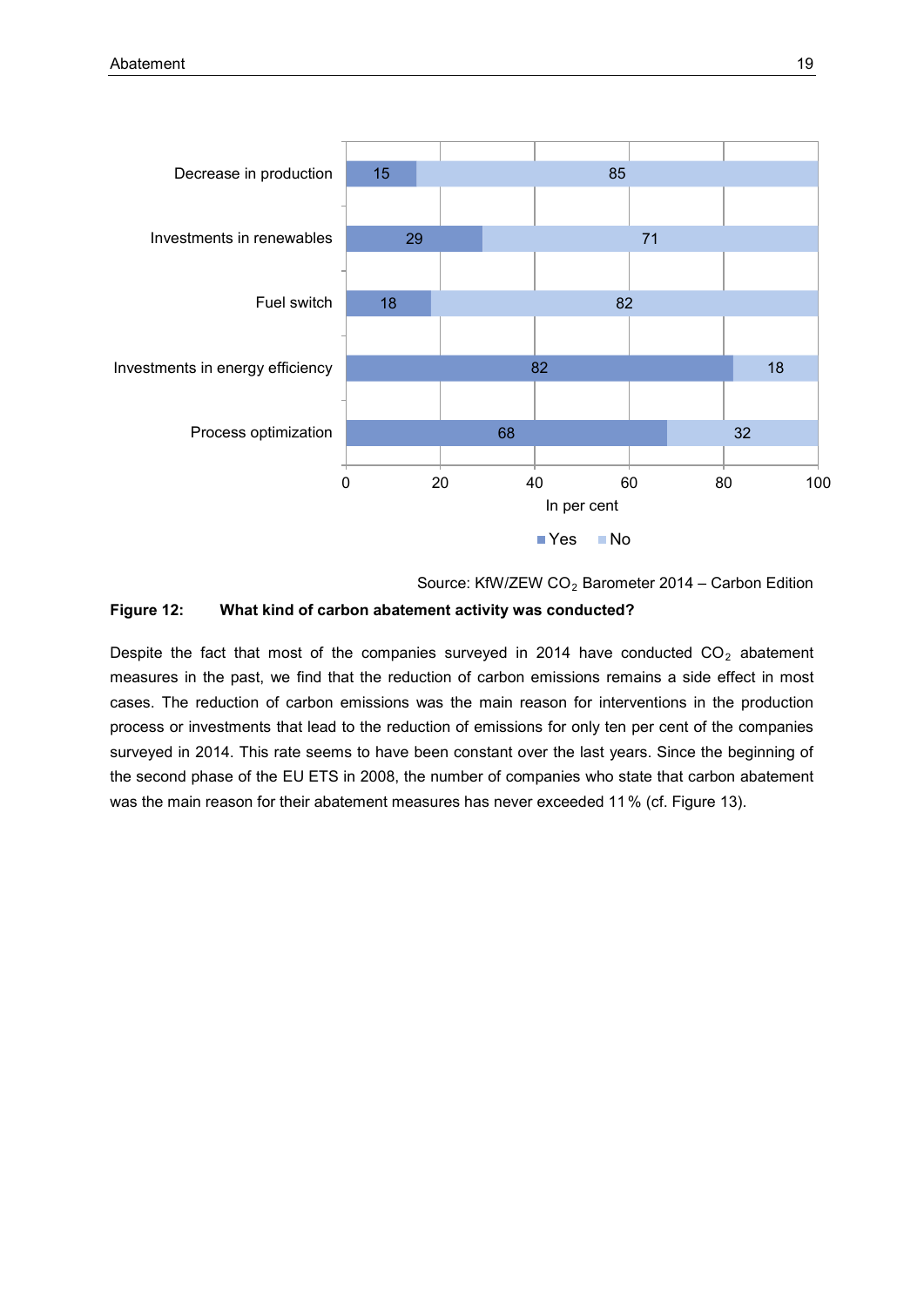

Main Reason Side Effect

Source: KfW/ZEW CO2 Barometer 2009, 2010, 2011, 2012, 2013, 2014

#### **Figure 13: Carbon abatement as the main reason or a side effect?**

As reducing  $CO<sub>2</sub>$  emissions was not the main driver for activities contributing to carbon abatement, surveyed companies were asked to indicate the main drivers for the  $CO<sub>2</sub>$  abatement measures they conducted. We find that reducing energy and raw material costs as well as generally increasing efficiency are the main drivers of carbon abatement measures. Costs associated with climate policy regulations and the EU ETS can be considered as secondary. Only 11% of respondents stated that the current costs they incurred due to the EU ETS were a driver for their interventions in the production process or investments that lead to a reduction in carbon emissions (cf. Figure 14).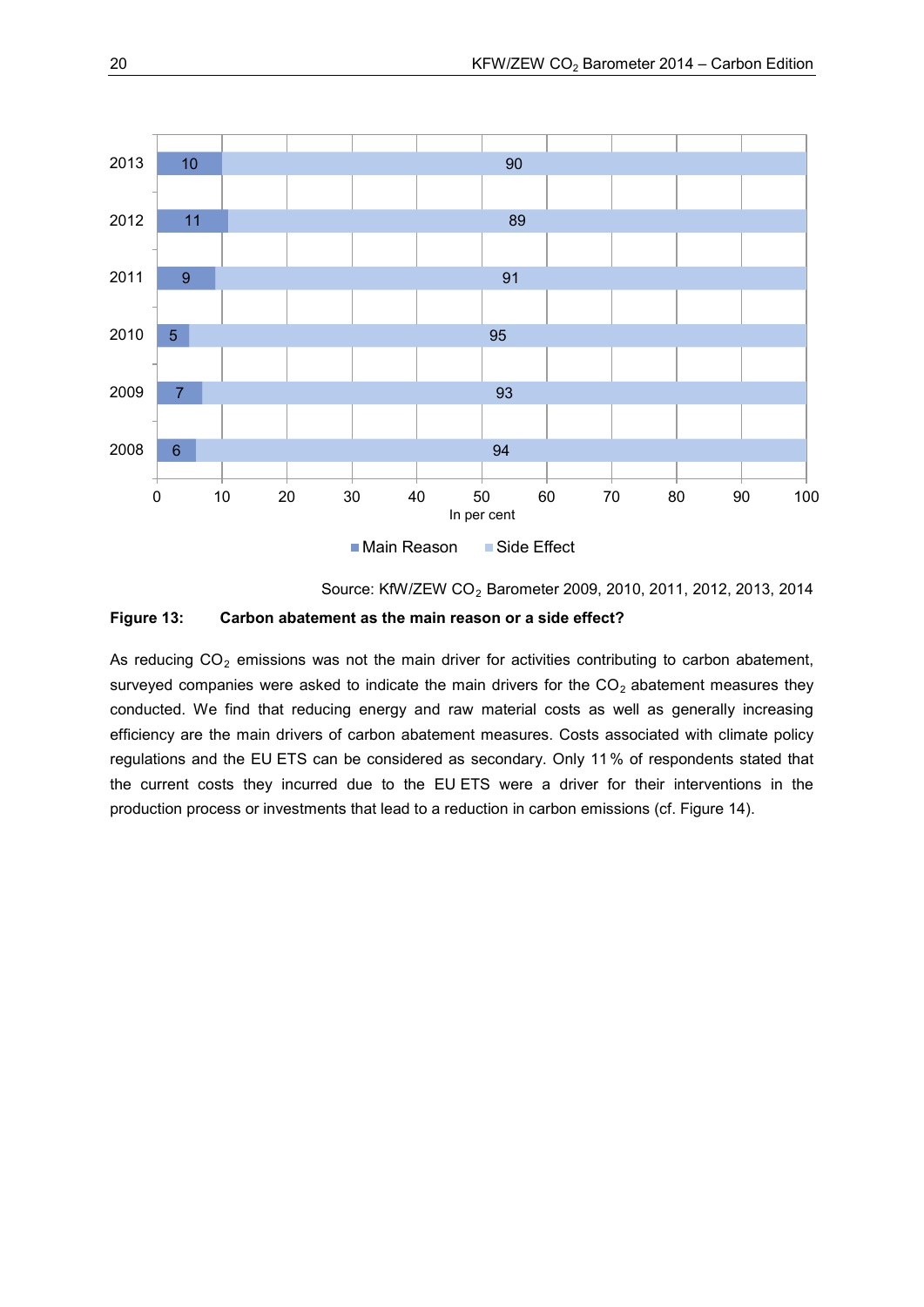,



Source: KfW/ZEW  $CO<sub>2</sub>$  Barometer 2014 – Carbon Edition

#### **Figure 14: If your company conducted activities contributing to carbon abatement, please name the main reasons for their implementation.**

One reasonable explanation for the minor role of the EU ETS and the weak incentives for taking measures to reduce carbon emissions could be the persistently low price for emission allowances. In the survey of the KfW/ZEW  $CO<sub>2</sub>$  Barometer 2014, we asked the regulated companies how high the price for emission allowances has to be in order to create incentives for intervening in the production process or investing in order to reduce  $CO<sub>2</sub>$  emissions. On average, respondents reported that such a threshold  $CO<sub>2</sub>$  price has to be approximately EUR 32/ $tCO<sub>2</sub>$ . In other words, the price of emission allowances would have to be six times higher than the average price in 2013 in order to consider it as a driver for taking measures to reduce carbon emissions. More precisely, we find that the 95% confidence interval for the threshold  $CO<sub>2</sub>$  price ranges between EUR 5 and EUR 100 per tCO<sub>2</sub> and that half of the surveyed companies reported a carbon price lower than EUR  $25/100<sub>2</sub>$  in order to create incentives for investing in carbon abatement measures. On average, the reported threshold  $CO<sub>2</sub>$  price is in line with the carbon price of EUR 30/tCO<sub>2</sub> which the European Commission aims to reach in order to achieve effective low-carbon activities and still uses in its baseline scenarios for policy recommendations (EC 2012b). Nevertheless, the stated threshold carbon price of EUR  $32/tCO<sub>2</sub>$  on average exceeds the price expectations of the surveyed companies (cf. Figure 3). This indicates that the expected price recovery might not be strong enough to incentivise substantial carbon abatement measures.

Furthermore, we find that the reported threshold price depends on the sector a surveyed company belongs to. With more than EUR  $36/1CO<sub>2</sub>$  on average, utilities report a slightly higher threshold carbon price than firms belonging to the EU ETS regulated industrial sector (EUR 29.60/tCO<sub>2</sub>) (cf. Figure 15). This could indicate higher marginal abatement costs in utilities than in companies of the regulated industrial sector and explain the prior observation that utilities are comparatively less active in conducting  $CO<sub>2</sub>$  abatement measures.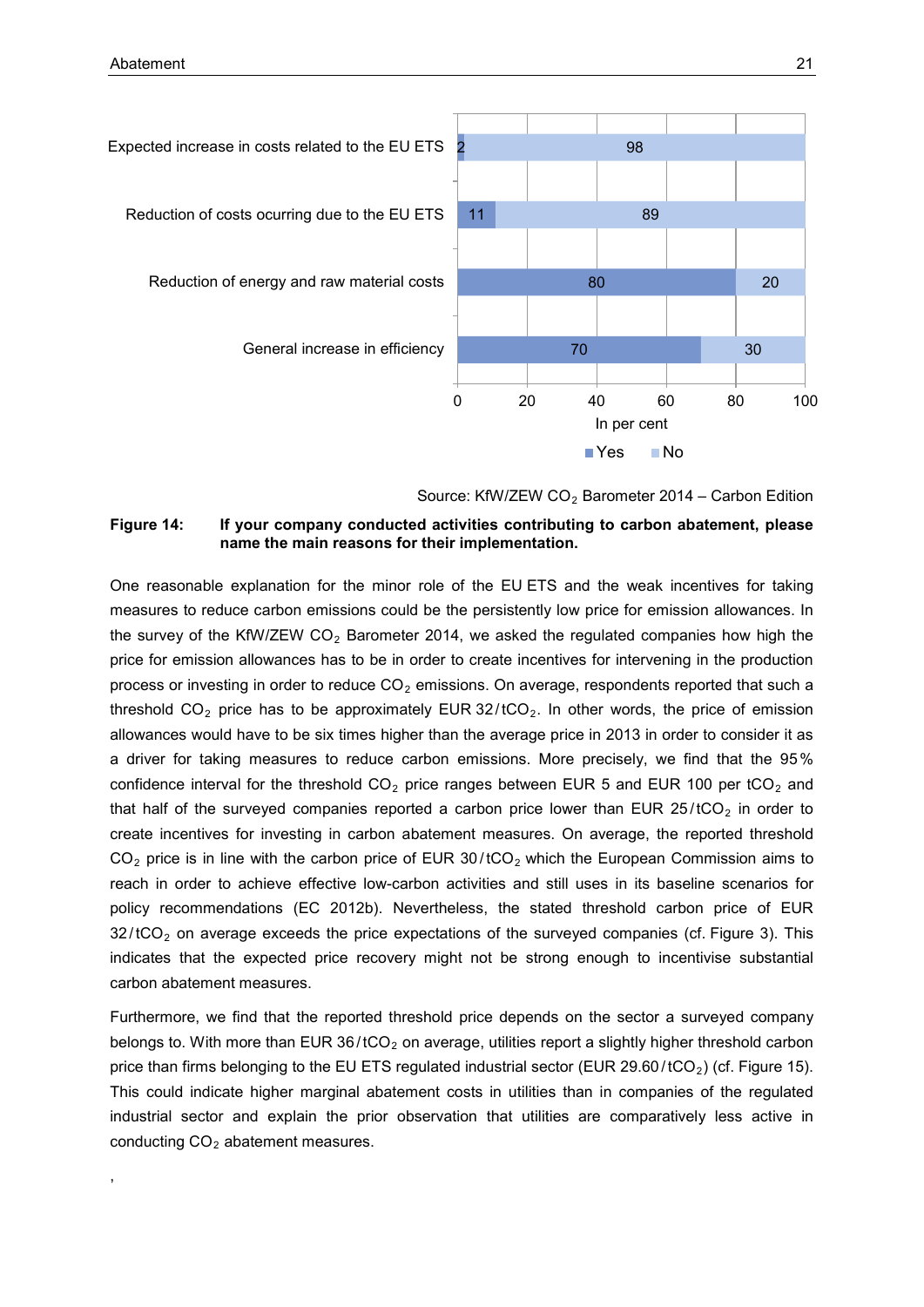

Note: Reported are the average threshold  $CO<sub>2</sub>$  prices and the corresponding 95 % confidence intervals.

Source: KfW/ZEW  $CO<sub>2</sub>$  Barometer 2014 – Carbon Edition

Figure 15: How high does the CO<sub>2</sub> price need to be in order to incentivise abatement **measures?**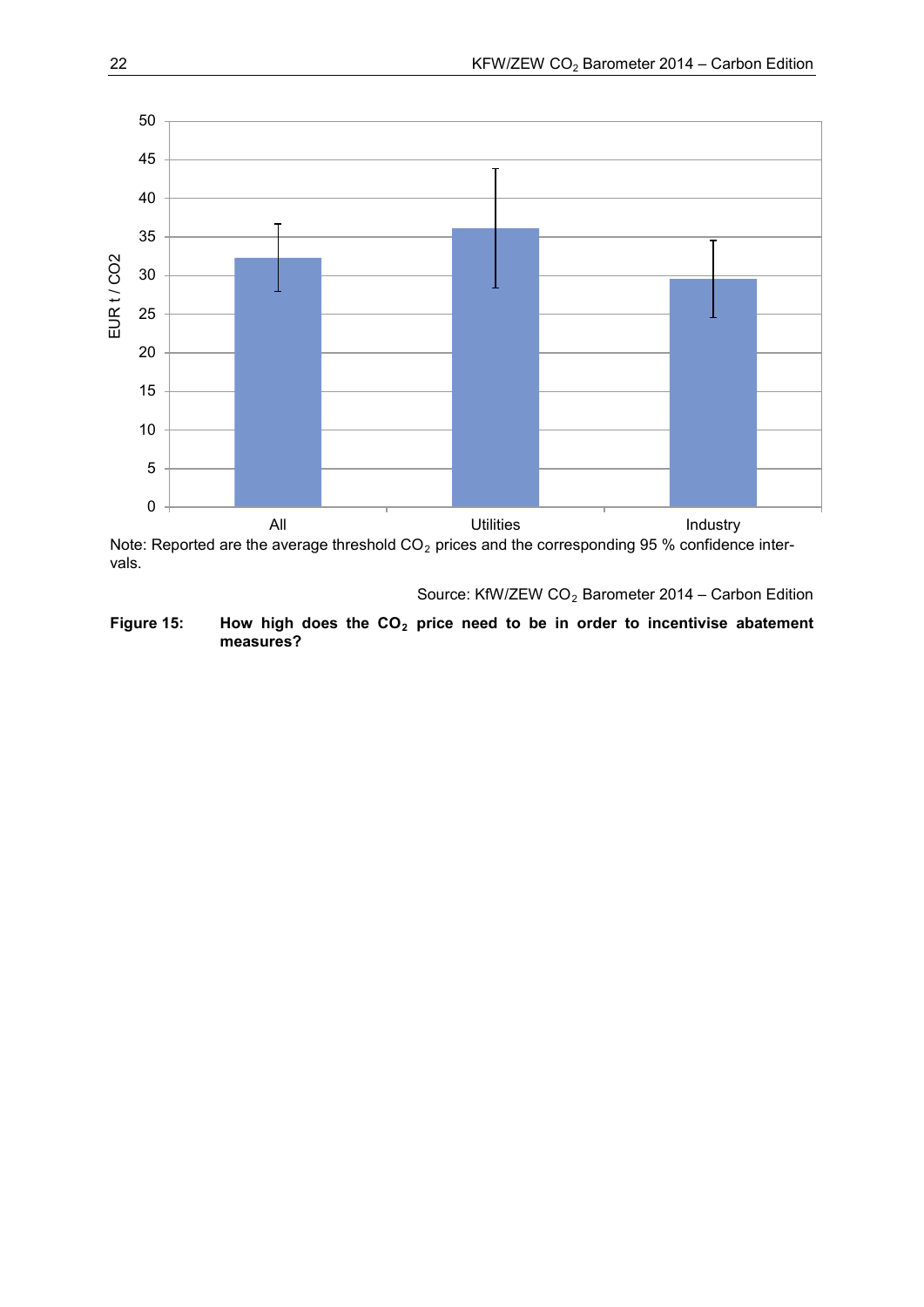## **7. Competitiveness**

The results of the current survey not only emphasise that the EU ETS generates weak incentives for taking measures to reduce carbon emissions but also plays only a subordinate role in other strategic considerations, i. e. the production process and the strategic location decision. More than 40 % of the surveyed companies reported that energy costs are the determining factor for the economic efficiency of their production process. Furthermore, important factors influencing companies' production costs are the costs of input and raw materials (35%) as well as labour costs (15%). In contrast, costs associated with climate policy regulations played only a subordinate role. Fewer than 10% of respondents consider these costs, which are caused by the EU ETS, an important factor for the economic efficiency of their production process, and they represent the most important factor for only for one per cent of respondents (cf. Figure 16).



 $\blacksquare$ Most important  $\blacksquare$  Very important  $\blacksquare$  Important  $\blacksquare$  Less important

Source: KfW/ZEW Barometer 2014 – Carbon Edition

#### **Figure 16: Which cost factors are most important for producing your best-selling product?**

Furthermore, we find that the costs associated with climate policy regulations cannot be considered an important determinant of companies' strategic location decision. Fewer than 15% of respondents consider the costs associated with climate policy regulations an important determinant of their strategic location decision and only 3% stated that these costs are the most important factor. Energy costs, in contrast, are again an important factor. Around a quarter (26 %) of the surveyed companies stated that energy costs are the determining factor for their strategic location decision. Only the proximity to the sales market is considered to be more important. For about 27 % of respondents the proximity to their sales market is the most important factor shaping their strategic location decision (cf. Figure 17).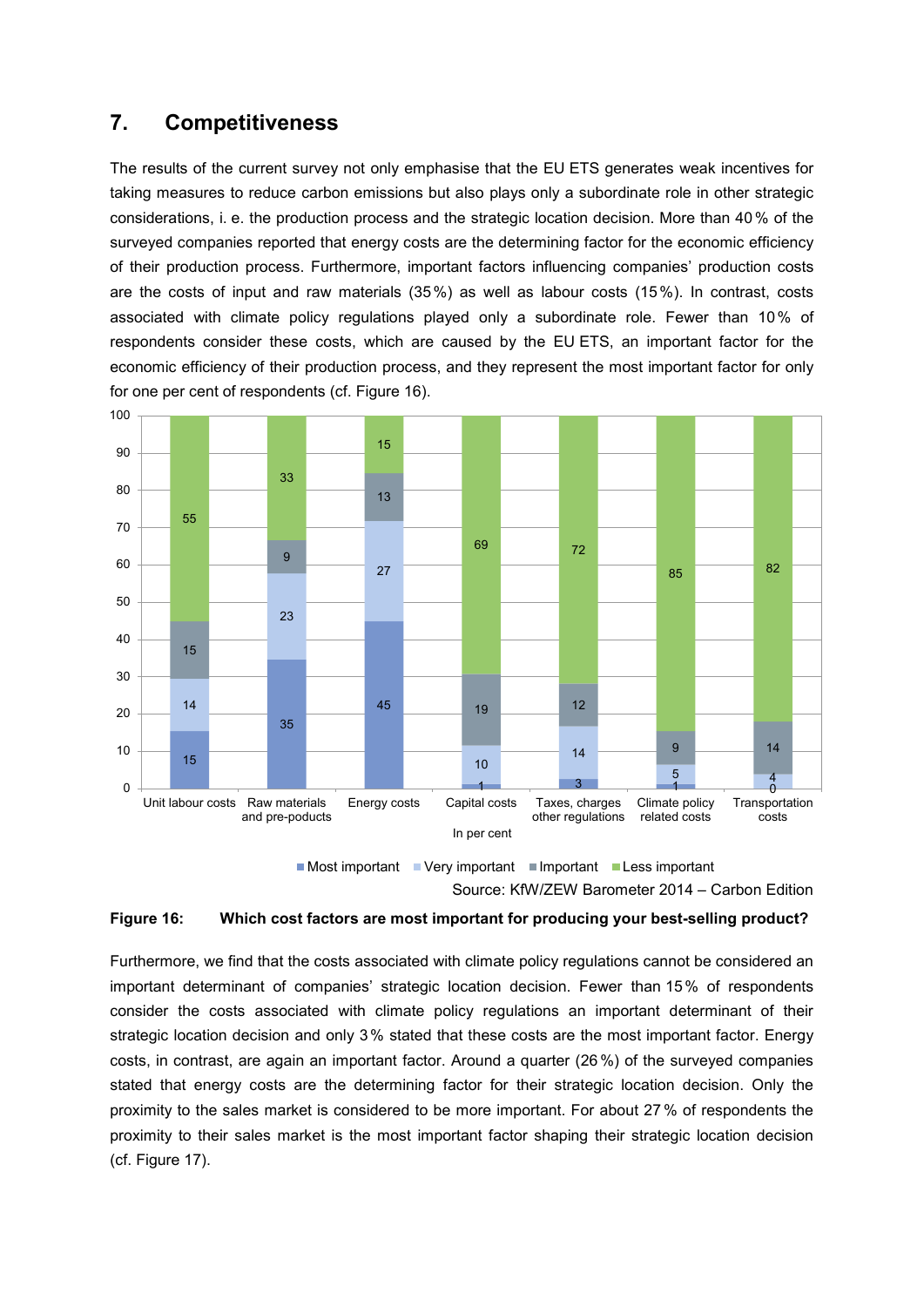



Source: KfW/ZEW  $CO<sub>2</sub>$  Barometer 2014 – Carbon Edition

#### **Figure 17: Determinants of firms' strategic location decision**

The primary reason for the different level of importance of climate policy regulations and energy prices could be the related costs. This year we asked companies to state their current and expected costs associated with climate policy regulations as well as their electricity costs in per cent of their turnover. The findings are summarised in Figure 18. On average, respondents stated that the costs associated with the EU ETS are currently about 0.7% of their yearly turnover. In contrast, electricity costs are currently around 7% of their yearly turnover. Over the next years, respondents expect both, the costs caused by the EU ETS and electricity costs, to increase. Nevertheless, they expect electricity costs to substantially exceed the costs related to climate policy regulations (e. g. buying EUAs). Respondents estimate that in five years the costs caused by the EU ETS and electricity costs will amount to around 1.5% and 9% of their yearly turnover, respectively.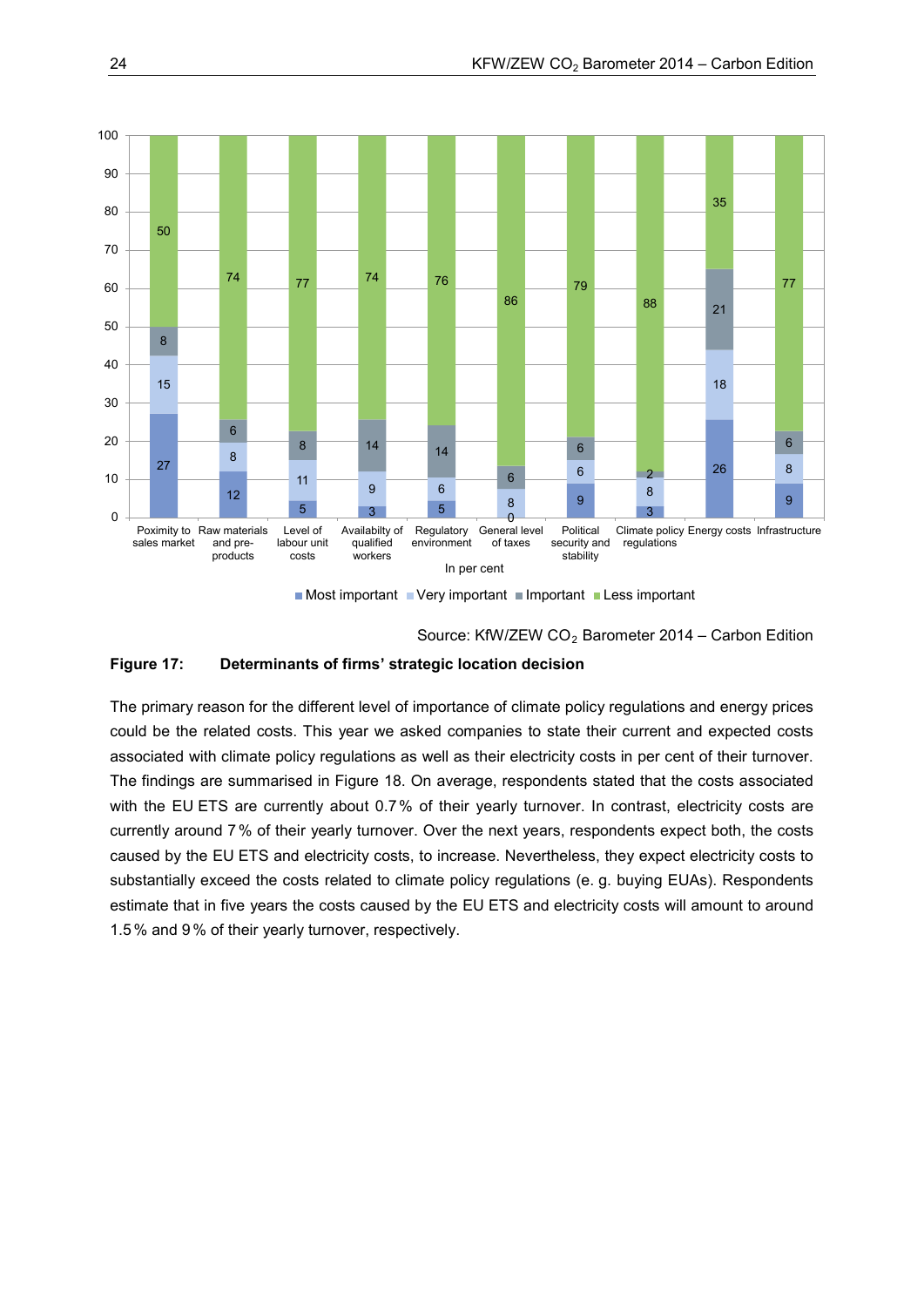

■ Costs of buying EUAs (in per cent of total sales) ■ Electricity costs (in per cent of total sales)

Note: Reported are average energy costs as well as the costs associated with climate regulation and the corresponding 95% confidence intervals.

Source: KfW/ZEW  $CO<sub>2</sub>$  Barometer 2014 – Carbon Edition

**Figure 18: Costs associated with climate regulation and electricity costs**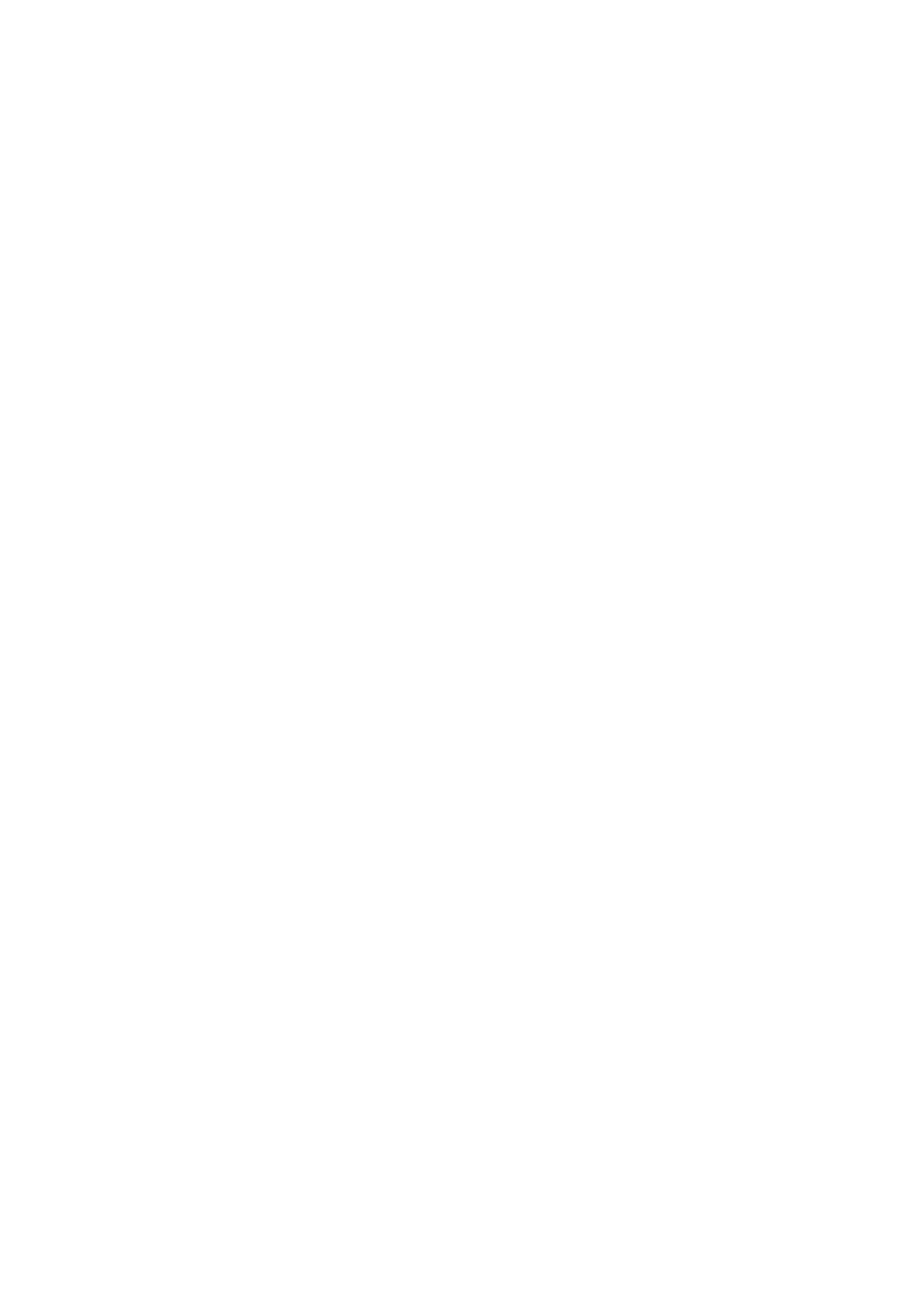## **8. 2030 Framework for Climate and Energy Policies**

As the year 2020 approaches and the 2020 climate and energy package expires, a subsequent policy framework is needed. Against this backdrop, the European Commission presented the integrated 2030 framework for climate and energy policies in January 2014. For the period from 2021 to 2030, this framework should ensure regulatory certainty for investors and coordinated approaches among the member states. According to the Commission, it strives to install a "competitive and secure energy system that ensures affordable energy for all consumers, increases the security of the EU's energy supplies, reduces our dependence on energy imports and creates new opportunities for growth and jobs" (EC 2014d). In addition, the framework and its targets shall deliver a strong signal for the upcoming negotiations on a new international climate agreement.

The framework's main objective is to reduce EU domestic greenhouse gas emissions by 40% compared to the 1990 level by 2030 and thereby ensure that the EU will meet its 2050 objective of 80% lower GHG emissions. To achieve this target, the annually linear reduction factor which reduces the amount of allowances in the scheme on a yearly basis has to increase from 1.74 to 2.2 % per year from 2021 onwards. More precisely, by 2030 the installations falling under the EU ETS would need to reduce their emissions by 43% compared to 2005. Non-EU ETS emissions would have to be reduced by 30%. In comparison, without structural changes and with all EU climate policies continuing as planned, by 2030 EU GHG emissions will be reduced by 32% against 1990 levels (EC 2014e).

Moreover, the Commission wants the renewables share to increase to at least 27 % of the EU's energy consumption in 2030. In comparison, the 2020 climate and energy package aims to raise the share of EU energy consumption produced from renewables to 20 % in 2020. From 2020 onwards, the renewable target would still be binding in the EU but not translated into national targets anymore. Setting an EU-wide target for the renewables share is vital to incentivise investment in renewables. A positive side effect of a higher renewables share would be a better energy trade balance as well as an improved security of supply. Although being binding on the EU level, the member states can, however, structure their individual energy system as they want (EC 2014e).

The role of energy efficiency in the 2030 framework was assessed by the European Commission in its Communication towards the European Council and Parliament in July 2014. According to the European Commission, the 2020 energy efficiency target of 20% will be achieved. In order to meet the proposed GHG reduction target of 40% until 2030 at an affordable cost, the European Commission estimated that energy efficiency needed to be increased by 25% until 2030. But taking into account the EU's energy dependency and ensuring energy security within the EU, the European Commission proposes a more ambitious energy efficiency target of 30% until 2030 (EU 2014f). A further important component of the 2030 framework for climate and energy policies is the reform of the European carbon market. Due to the economic downturn and the extended use of carbon credits, the EU ETS has experienced a growing surplus of emission allowances which has put pressure on the carbon price. Therefore, the EU ETS has only generated weak incentives for taking measures to reduce carbon emissions. In order to adapt to this trend, the Commission has proposed the market stability reserve from 2021 onwards which should make the EU ETS more resilient to potential shocks that disturb the balance between supply and demand of emission allowances as a vital part of the 2030 framework. More precisely, the purpose of the market stability reserve is to limit the extensive surplus of emission allowances in the market. The mechanism is based on the "total number of allowances in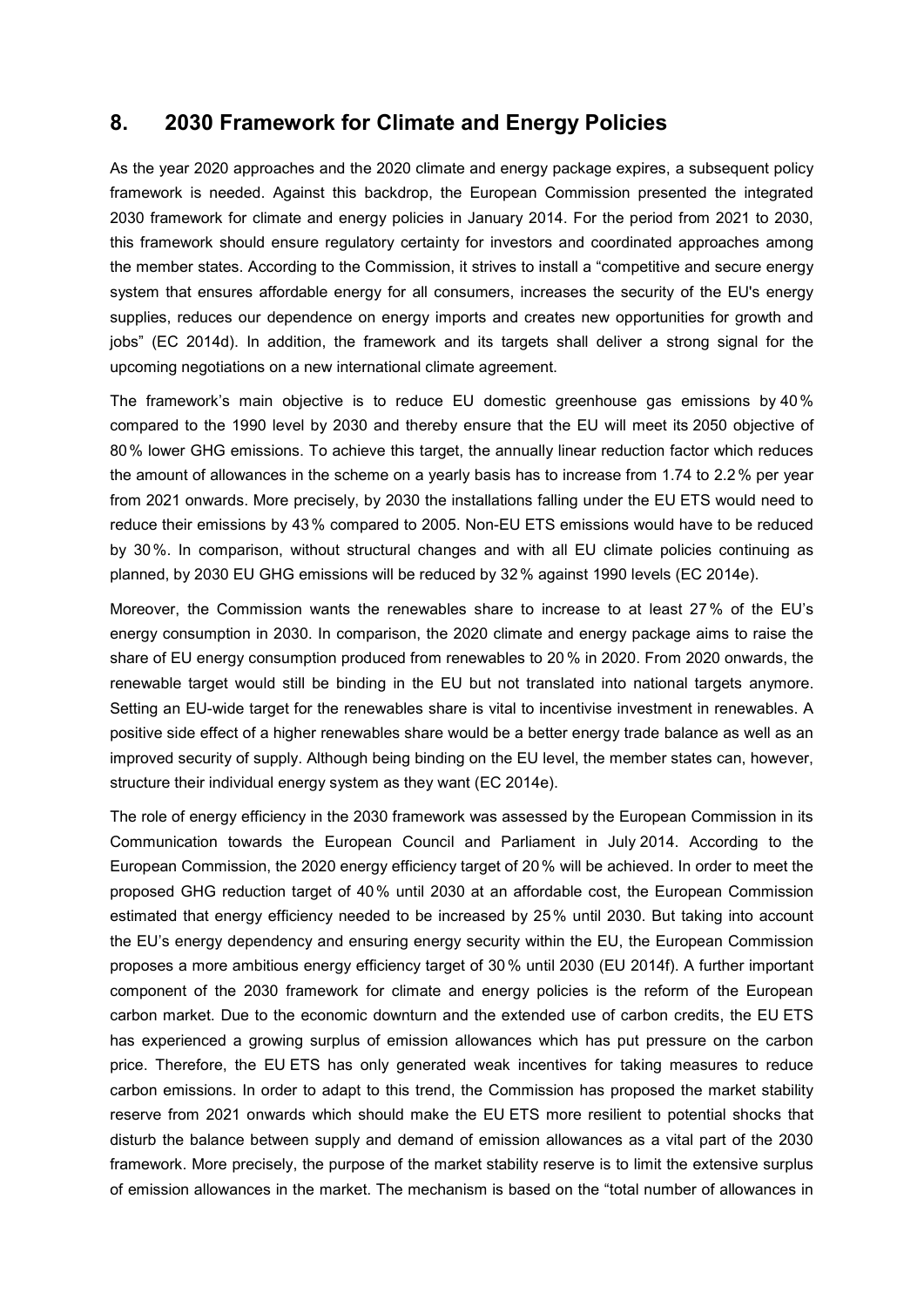circulation", i. e. the difference between allowances issued as well as credits surrendered and historical emissions accumulated since 2008. When the total number of allowances in circulation exceeds the threshold of 833 million, 12% of this accumulated surplus will be withdrawn from the auction volume and placed in the reserve. If the total number of allowances in circulation is less than 400 million, allowances will be gradually released in a pre-defined volume of 100 million allowances from the reserve into the market (EC 2014c).

Essential cornerstones of the 2030 framework are published, and the subject is now under discussion in politics and the public. The European Council has scheduled the final decision on the 2030 framework for October 2014. Therefore, we took the opportunity to ask the regulated companies about their expectations concerning the design of the framework. Figure 19 depicts the surveyed companies' expectations on whether there will be binding targets in the final 2030 framework with respect to GHG emissions, renewables and energy efficiency. We find that more than half of the surveyed companies (55%) believe that the EU is most likely to legally commit to GHG emission reductions. Fewer companies (43%) expect that targets for the renewables share will be passed. As far as energy efficiency is concerned, only 39% of the surveyed companies are of the opinion that the EU will achieve binding targets.



Source: KfW/ZEW  $CO<sub>2</sub>$  Barometer 2014 – Carbon Edition

**Figure 19: Do you expect a binding target in the 2030 framework?**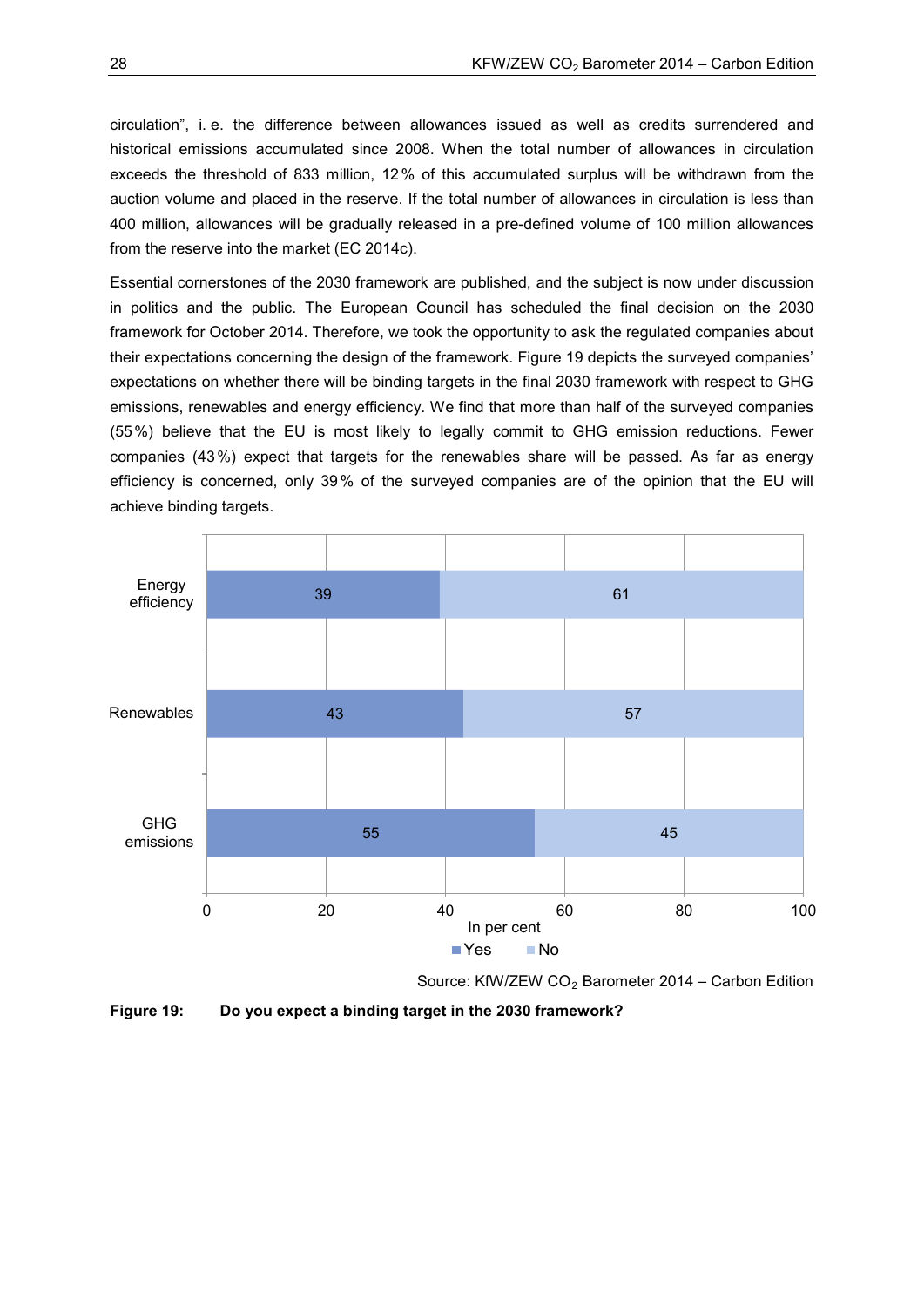Furthermore, we found that surveyed companies that expect binding targets believe that these will be rather moderate. For example, if they expect a binding GHG target, the major part of respondents (44%) claimed that they expect a reduction target for 2030 of 30–35% against 1990 levels to be committed (cf. Figure 20). To illustrate this, without any additional changes in EU climate policies it is expected that a reduction target of 32% will be reached by 2030. Some 30% expect a 35–40% abatement target and only 26% expect a more ambitious target of more than 40 % of GHG emissions having to be reduced against 1990 levels by 2030.



Source: KfW/ZEW CO<sub>2</sub> Barometer 2014 – Carbon Edition

#### **Figure 20: If expected, what binding target do you expect for GHG emissions, renewable energy share and energy efficiency?**

As far as the renewables share is concerned, many of the surveyed companies (48%) expect a 25– 30% target share to be set. For comparison, within the 2020 strategy the target is set at 20% until 2020. One third of the companies expects the target to remain constant or increase to 25%. Only 19% of companies anticipate a higher share than 30 % to be fixed by the EU.

The vast majority of surveyed companies (59%) which expect binding targets for energy efficiency improvements expect these targets to be in the range of 20–25%. Another 24% assume a target between 25 and 30%. A target above 30% is considered less likely. In summary, fewer than half of all surveyed companies expect binding targets to be included in the 2030 framework. Moreover, if targets are implemented they are expected to be quite unambitious and not a substantial reinforcement of existing policy frameworks. Without additional changes in EU climate policies, a GHG reduction target of 32% against 1990 levels will be reached by 2030 and companies may not be forced to give additional impetus to dedicated carbon abatement and energy efficiency investments.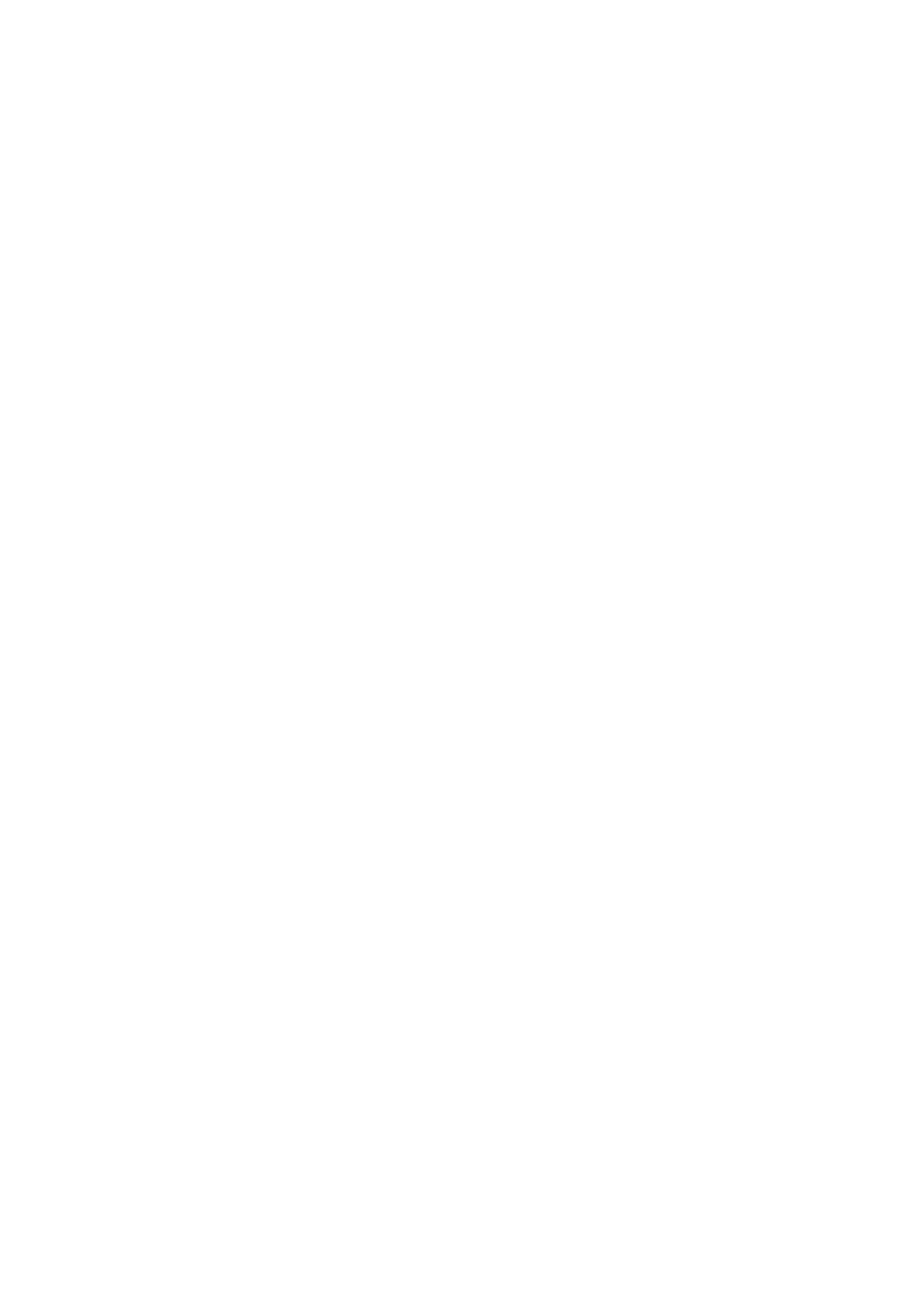## **9. Conclusive Summary**

The third phase of the EU ETS began in 2013 and brought some amendments with it. Among the most important modifications are the scope expansion and changes in the allocation approach. The scope was expanded to include Croatia as well as new sectors and additional emissions from further gases. Auctioning, instead of free allocation, is now the default method for allocating emission allowances. Moreover, the allocation of allowances still being given away for free is now based on EU-wide benchmarks of emission performance and not on historical emissions. The scope expansion has contributed to a substantial increase in the amount of regulated installations in Germany and consequently led to an increase in verified emissions. Notwithstanding these novelties, the European carbon market was characterised by persistently low prices for emission allowances in 2013. This reinforced concerns that the carbon price was too low to stimulate low-carbon activities and increased the pressure on the regulatory framework. Therefore, after several delays and amendments, the backloading proposal was put into legislation in February 2014. The decision to postpone the auctioning of 900 million EUAs from the beginning to the end of the third trading period led to a rising EUA price in the short term, but this positive effect did not last for long.

As in the previous years, regulated companies in Germany have adjusted their expectations to the recent market developments and revised their price expectations for EUAs significantly downwards. The average price expectations for December 2015 and 2020 are approximately EUR 8 and EUR  $13/$  tCO<sub>2</sub>. In line with the restrained EUA price expectations, we found that although most of the surveyed companies have conducted  $CO<sub>2</sub>$  abatement measures in the past, carbon abatement only was a positive side-effect of these measures. The companies' primary aim when conducting these measures was to cut energy costs. At its persistent low level the EUA price is not able to create incentives for firms to invest in carbon abatement technologies. Asked about how high the carbon price has to be in order to be considered a driver for carbon abatement activities and investments, the surveyed companies reported a price of approximately EUR  $32/tCO<sub>2</sub>$  on average. The estimated threshold carbon price significantly exceeds companies' short- and even long-term price expectations. From this we conclude that the expected increase in carbon prices might not be strong enough to generate incentives to invest in substantial low-carbon measures.

The number of companies actively participating in the carbon market has increased continuously over the last years. This is a positive development, since a liquid market is important for the costeffectiveness of the EU ETS. Despite the increasing number of companies actively participating in the carbon market, a considerable amount of surveyed companies was still inactive in the carbon market in 2013. We identified two essential reasons which prevent companies from participating in the carbon market: Possession of a sufficiently large amount of freely allocated allowances and regulatory constraints on speculations. We found that a persistently high amount of respondents, more than 80%, have built up a reserve of emission allowances. On average, surveyed companies held a reserve of approximately 150% of their verified emissions in 2013.

Although the start of the third phase of the EU ETS in 2013 introduced important novelties, the fundamental difficulties of the European carbon market remain unchanged. The economic downturn in the EU together with the extensive use of emission credits for compliance caused a substantial oversupply of emission allowances. This oversupply still exists and is responsible for the persistently low prices in the European carbon market. Therefore, the EU ETS still generates only weak incentives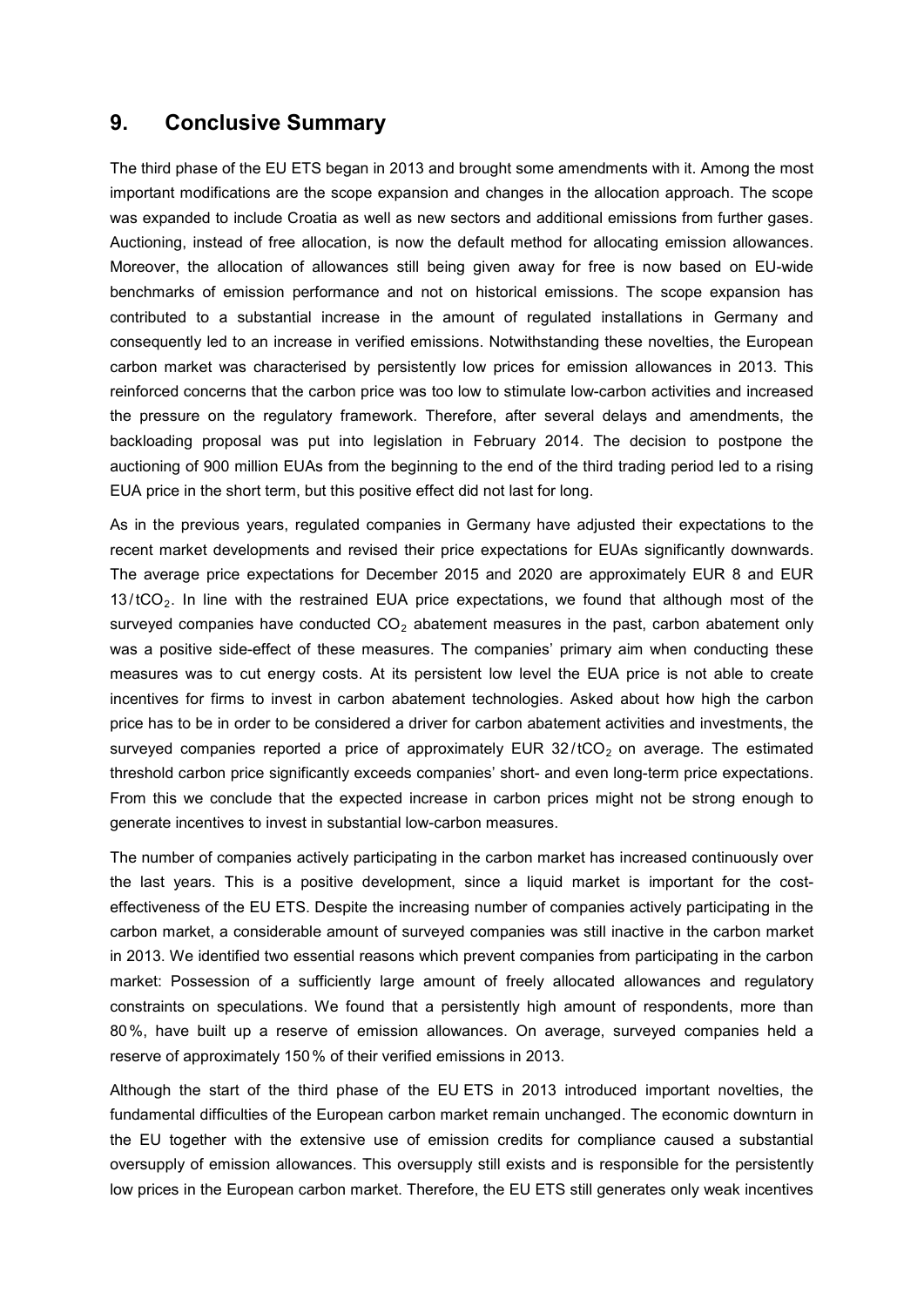for measures to reduce carbon emissions. Even the decision to postpone the auctioning of 900 million EUAs could not achieve persistently higher prices, thus further improvements of the regulatory framework are needed. In order to address these long-term structural problems, the proposal for the 2030 framework for climate and energy policies includes a reform of the European carbon market and can be considered an important step in the right direction. Most of the surveyed companies expect a binding GHG emission reduction target to be committed to for 2030. They do not expect any substantial reinforcements of existing policies, however, and it remains to be seen whether companies are forced to give additional impetus to dedicated carbon abatement measures.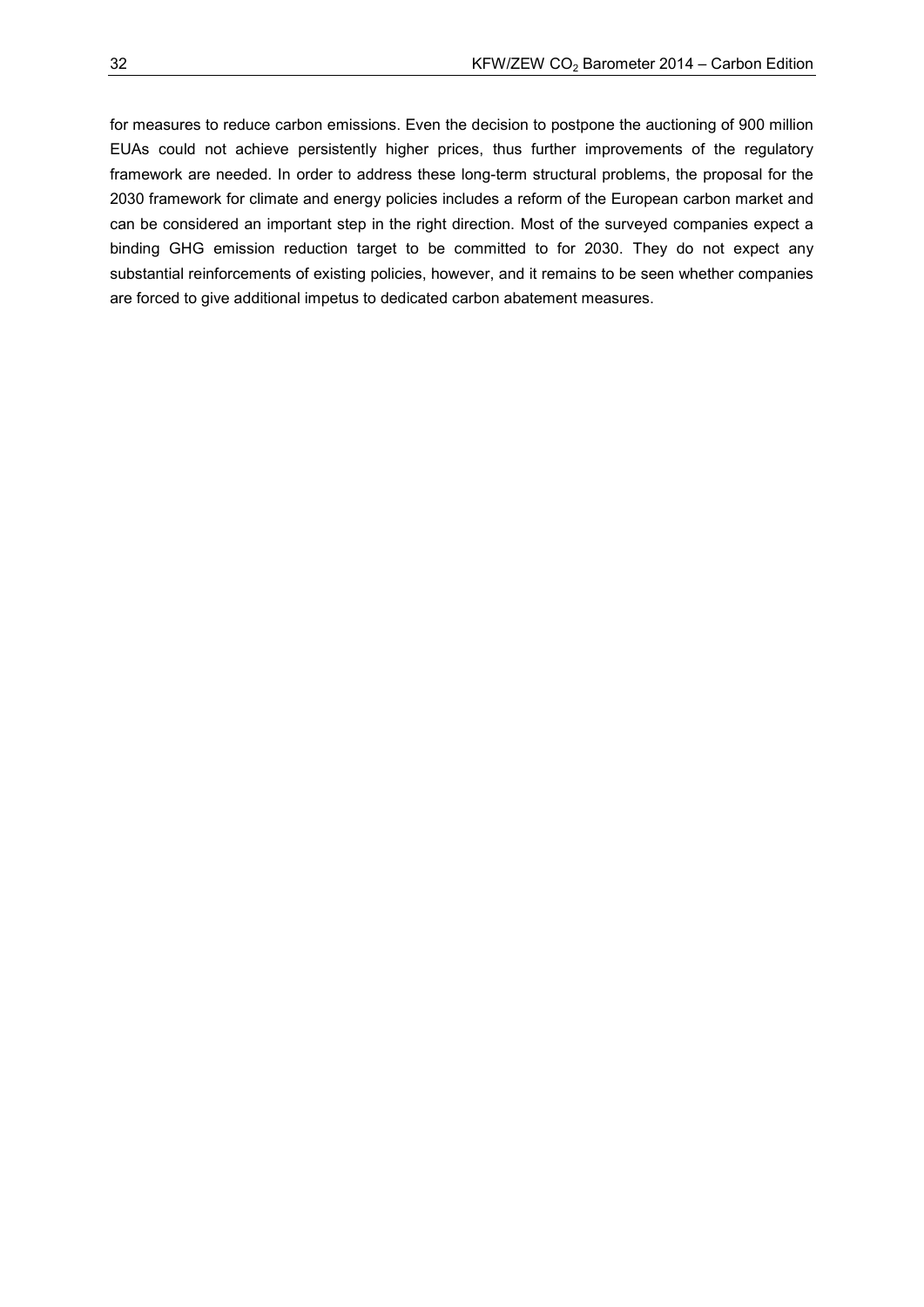### **References**

- Deutsche Emissionshandelsstelle (DEHSt) (2014): "Treibhausgasemissionen der emissionshandelspflichtigen stationären Anlagen in Deutschland im Jahr 2013", May 2014, Berlin.
- European Commission (EC) (2003): "Commission Recommendation of 6 May 2003 concerning the definition of micro, small and medium-sized enterprises", notified under document number C(2003) 1422, May 2003, Brussels.
- European Commission (EC) (2009): "Commission Decision No 2010/2/EU of 24 December 2009 determining a list of sectors and subsectors which are deemed to be exposed to a significant risk of carbon leakage", notified under document C(2009) 10251, December 2009, Brussels.
- European Commission (EC) (2012a): "Emission trading: Commission outlines two-step process to reform the European carbon market", MEMO/12/861,14 November 2012, Brussels.
- European Commission (EC) (2012b): "Impact Assessment Report", SWD(2012) 130 final, 22 May 2012, Strasbourg.
- European Commission (EC) (2014a): "Emission trading: 2013 data show lower emissions but surplus of allowances persist", IP/14/561, 14 May 2014, Brussels.
- European Commission (EC) (2014b): "European Regulation (EU) No 176/2014 of 25 February 2014 amending Regulation (EU) No 1031/2010 in particular to determine the volumes of greenhouse gas emission allowances to be auctioned in 2013-20", 26 February 2014, Brussels.
- European Commission (EC) (2014c): "Questions and answers on the proposed market stability reserve for the EU emission trading system", MEMO/14/39, 22 January 2014, Brussels.
- European Commission (EC) (2014d): "2030 framework for climate and energy policies", http://ec.europa.eu/clima/policies/2030/index\_en.htm, accessed on 26 June 2014.
- European Commission (EC) (2014e): "A policy framework for climate and energy in the period from 2020 to 2030", COM (2014) 15 final, 22 January 2014, Brussels.
- European Commission (EC) (2014f): "Energy Efficiency and its contribution to energy security and the 2030 Framework for climate and energy policy", COM (2014) 520 final, 22 July 2014, Brussels.
- Flues, F., Löschel, A., Lutz, B. J. and O. Schenker (2014): "Designing an EU Energy and Climate Policy Portfolio for 2030: Implications of Overlapping Regulation under Different Levels of Electricity Demand", Energy Policy, forthcoming.
- KfW/ZEW  $CO<sub>2</sub>$  Barometer 2009: "Leaving the Trial Phase behind Preferences & Strategies of German Companies under the EU ETS".
- KfW/ZEW CO<sub>2</sub> Barometer 2010: "Effizienzpotenziale des Emissionshandels noch nicht ausgeschöpft – Strategien und Management deutscher Unternehmen".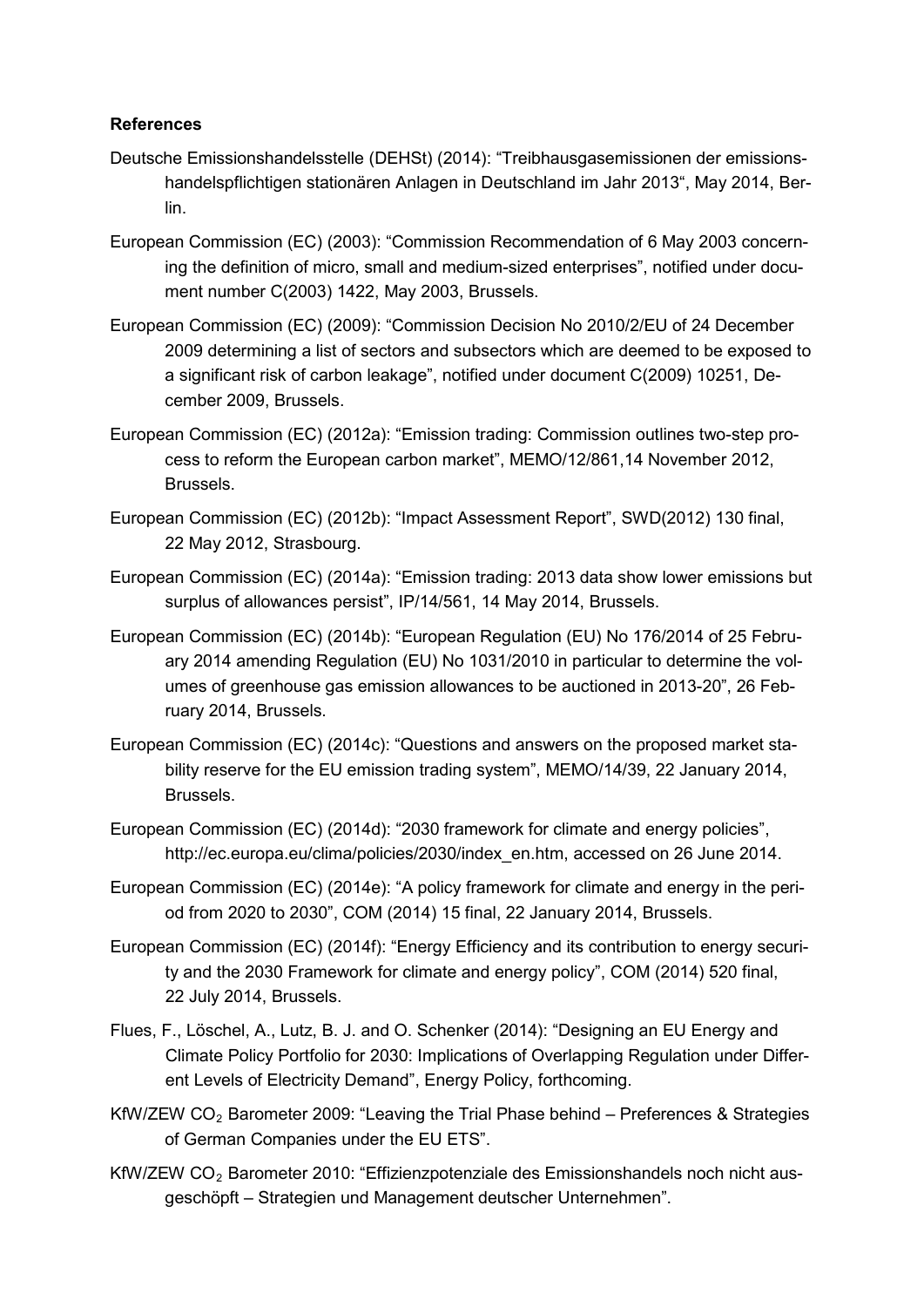- KfW/ZEW  $CO<sub>2</sub>$  Barometer 2011: "Hoher Anpassungsbedarf im EU-Emissionshandel ab 2013 – deutliche Defizite bei der Vorbereitung in den Unternehmen".
- KfW/ZEW CO<sub>2</sub> Barometer 2012: "Anreizwirkung des EU-Emissionshandels auf Unternehmen gering – Klimapolitische Regulierung wenig relevant für Standortentscheidungen".
- KfW/ZEW  $CO<sub>2</sub>$  Barometer 2013 Carbon Edition: "The EU Emissions Trading Scheme: Firm Behaviour During the Crisis".
- Lutz, B. J., Pigorsch, U. and W. Rotfuß (2013): "Nonlinearity in Cap-and-Trade Systems: The EUA Price and its Fundamentals", Energy Economics (40), pp 222–232.
- Statistisches Bundesamt (Destatis) (2014): "Production Indices for the Electricity Sector and the Manufacturing Sector".
- https://www.destatis.de/DE/ZahlenFakten/Indikatoren/Konjunkturindikatoren/Konjunkturindika toren.html, accessed on 26 June 2014, Thomson Reuters Datastream (2014): Thomson Reuters Datastream: Online Subscription Service.
- World Bank, Ecofys (2014): "State and trends of carbon pricing 2014", World Bank Group, Washington, DC.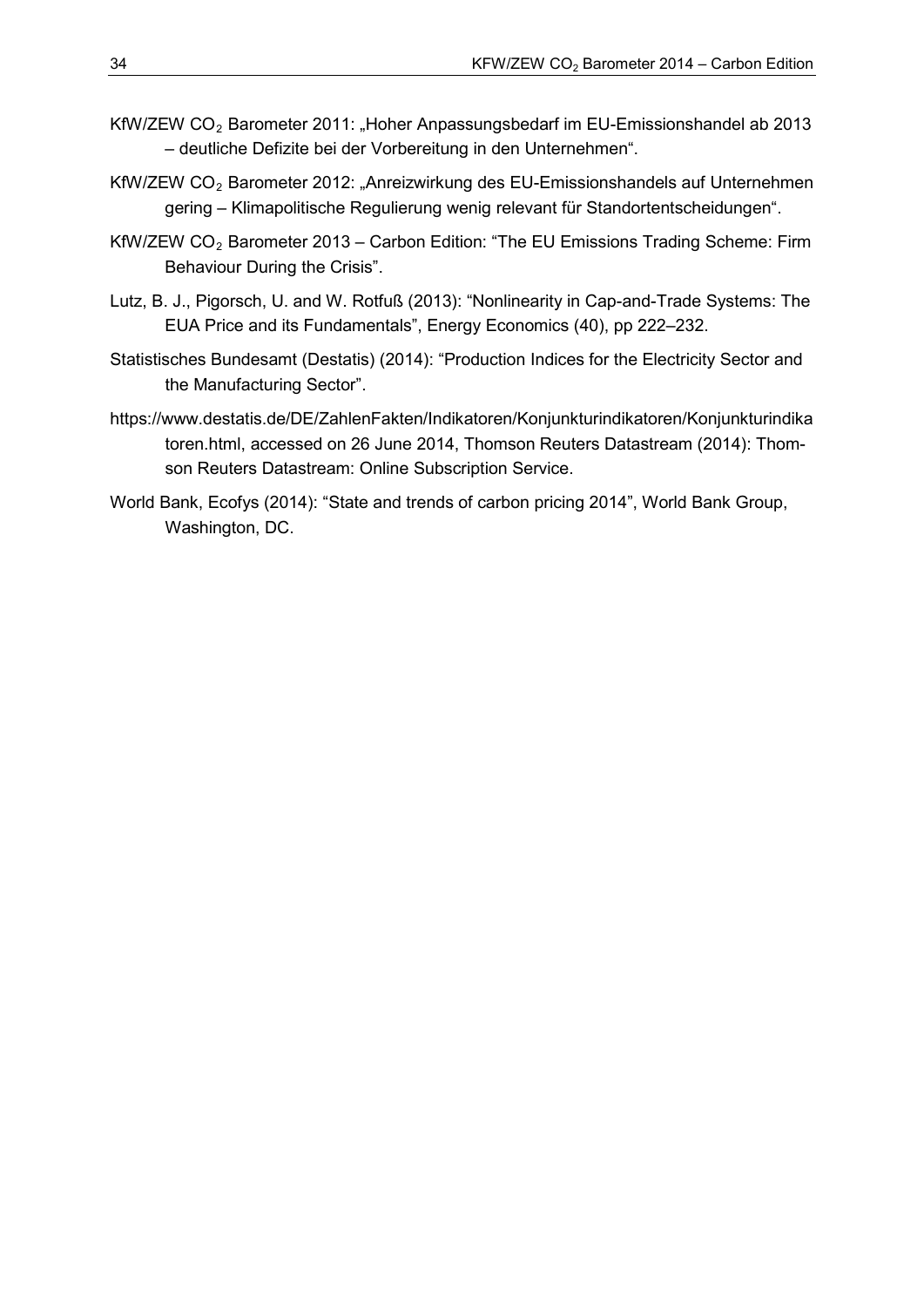#### Appendix: Structure of the KfW/ZEW CO<sub>2</sub> Barometer – Carbon Edition

The KfW/ZEW  $CO<sub>2</sub>$  Barometer has been analysing the situation of German companies regulated under the EU ETS since 2009. The objective of the study is to monitor firm behaviour in carbon markets. The underlying annual survey addresses a broad spectrum of topics related to firm behaviour such as expectations regarding commodity and carbon prices, carbon trading strategies or abatement activities. For that purpose all German firms regulated under the EU ETS were invited to participate in the survey in March and April 2014. About 30% of the contacted firms operate more than one regulated installation. In order to avoid contacting a firm multiple times, only one responsible installation manager per firm was surveyed. Of the 934 companies, 137 responded to the questionnaire, a response rate of 15%. Emissions data from the Community Independent Transaction Log (CITL) and the European Union Transaction Log (EUTL) were aggregated and merged with the responses of the participating companies. [Table A. 1](#page-36-0) summarises the most important characteristics of the respondents.

|                                         | Population              | Respondents                    |
|-----------------------------------------|-------------------------|--------------------------------|
| Companies                               | 943                     | 137 (15%)                      |
| Installations covered by surveyed firms | 1.945                   | 579 (30 %)                     |
| Verified emissions in 2013              | 481 mn tCO <sub>2</sub> | 201 mn tCO <sub>2</sub> (42 %) |

#### <span id="page-36-0"></span>**Table A. 1: Characteristics of respondents**

Source: KfW/ZEW  $CO<sub>2</sub>$  Barometer 2014 – Carbon Edition

The firms covered by the survey run 30% of the installations and are responsible for approximately 42% of the verified emissions of all German companies participating in the EU ETS in 2013. The type of activity that is contained in the CITL/EUTL data base does not allow conclusions about sector classification, so the study surveyed the main goods or services produced by the firm. The results show that about 40.2% of the participating companies classified themselves as belonging to the energy sector (cf. Table A. 2). Furthermore, the report differentiates between small and large emitters, and SMEs and large enterprises, respectively. Small emitters are firms that emit less than 25,000 tCO<sub>2</sub>. This definition follows EU Directive 2009/29/EC (EU 2009). Large emitters are firms that emit  $25,000$  tCO<sub>2</sub> or more. More than  $70\%$  of respondents are large companies with at least  $250$ employees and almost 60% are large emitters. The willingness of companies to participate in the survey was lower for small emitters than for large emitters. Eighteen per cent of the large emitters participated in the survey, but only 11% of the small emitters. Therefore, small emitters are underrepresented in our sample. In total, the emission market is characterised by many small and only a few large emitters. About 90% of the regulated firms emitted only roughly 10% of the verified emissions in 2013.